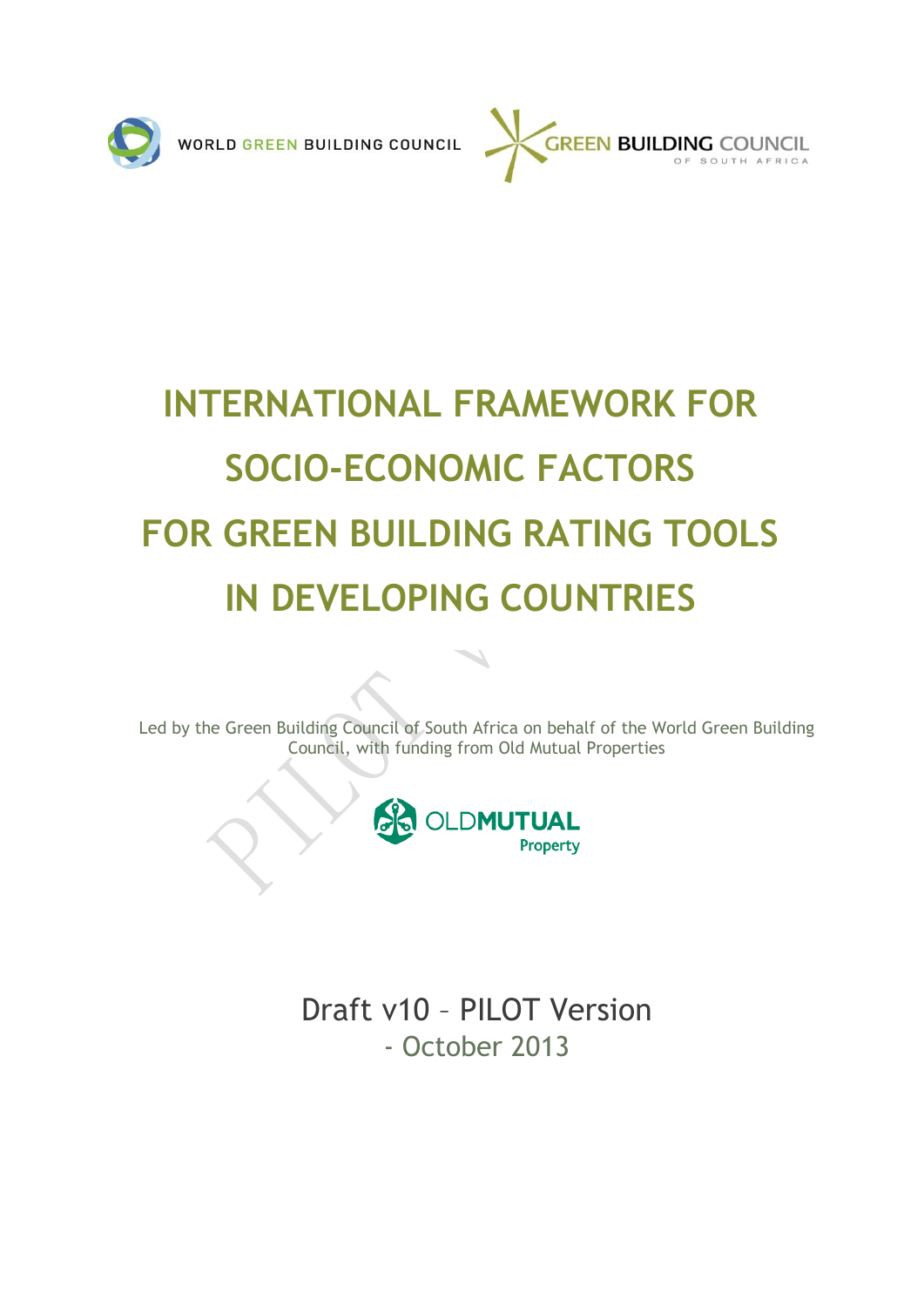# **Contents**

| 1.1                                                            | Moving beyond 'green' focus to include broader sustainability impacts 4 |  |  |  |
|----------------------------------------------------------------|-------------------------------------------------------------------------|--|--|--|
| 1.2                                                            |                                                                         |  |  |  |
| 1.3                                                            |                                                                         |  |  |  |
| 1.4                                                            | Socio-economic priorities selected and examples of credits provided5    |  |  |  |
| 1.5                                                            |                                                                         |  |  |  |
|                                                                |                                                                         |  |  |  |
| 2.1                                                            |                                                                         |  |  |  |
| 2.2                                                            |                                                                         |  |  |  |
| 2.3                                                            |                                                                         |  |  |  |
| 2.4                                                            |                                                                         |  |  |  |
| 2.5                                                            | Development of measurable credits related to each theme  11             |  |  |  |
| 3. Proposed credits for Employment and economic opportunity 11 |                                                                         |  |  |  |
| 3.1                                                            |                                                                         |  |  |  |
| 3.2                                                            |                                                                         |  |  |  |
| 3.3                                                            |                                                                         |  |  |  |
|                                                                |                                                                         |  |  |  |
| 4.1                                                            |                                                                         |  |  |  |
| 4.2                                                            |                                                                         |  |  |  |
|                                                                |                                                                         |  |  |  |
| 5.1                                                            |                                                                         |  |  |  |
| 5.2                                                            |                                                                         |  |  |  |
| 5.3                                                            | Equal Access for People with Disabilities, the Elderly and Infirm  20   |  |  |  |
| 5.4                                                            |                                                                         |  |  |  |
|                                                                |                                                                         |  |  |  |
| 6.1                                                            |                                                                         |  |  |  |
| 6.2                                                            |                                                                         |  |  |  |
|                                                                |                                                                         |  |  |  |
| 7.1                                                            |                                                                         |  |  |  |
| 7.2                                                            |                                                                         |  |  |  |
|                                                                |                                                                         |  |  |  |
|                                                                |                                                                         |  |  |  |
|                                                                |                                                                         |  |  |  |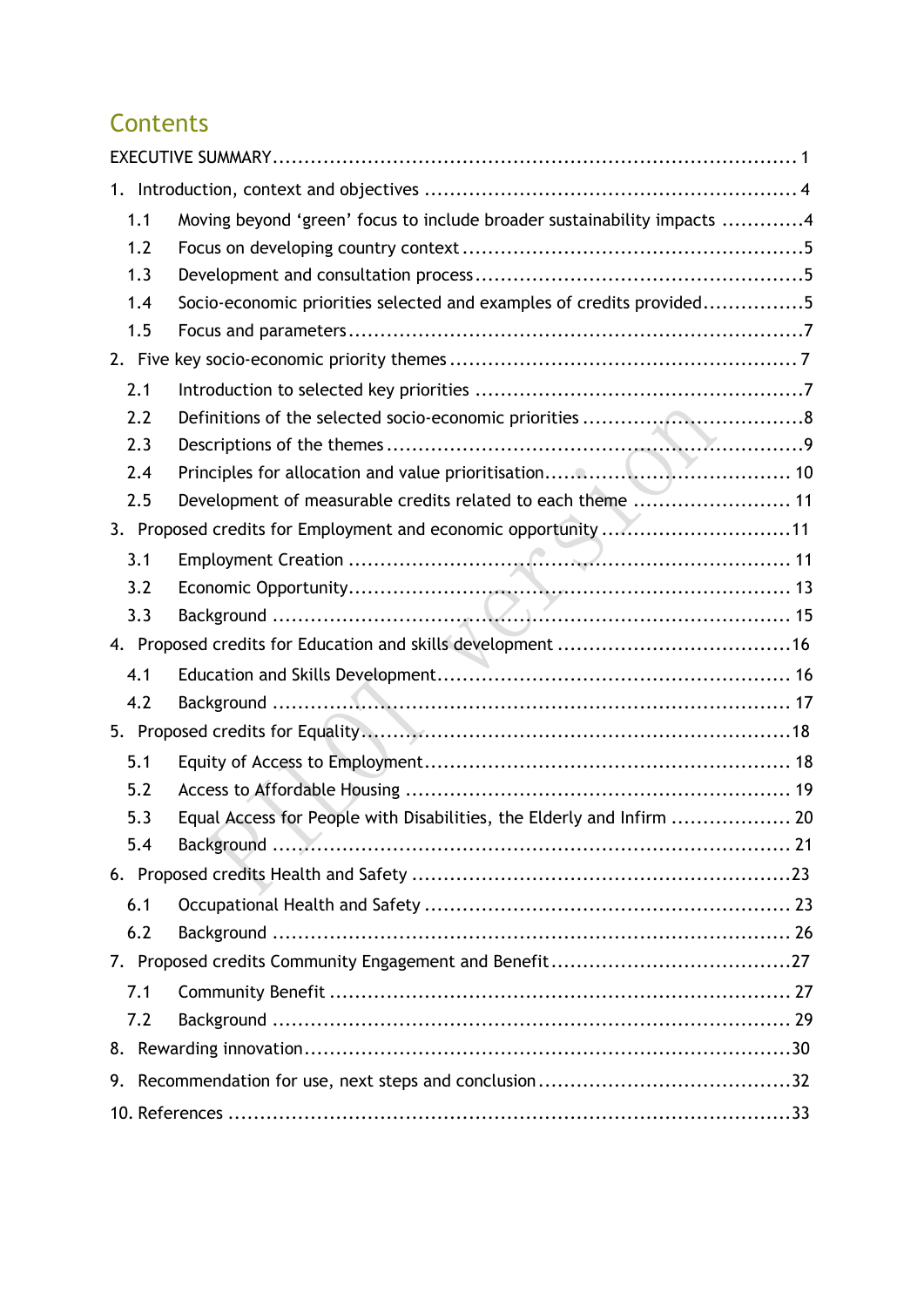# **EXECUTIVE SUMMARY**

<span id="page-2-0"></span>The widespread use of green building rating systems around the world has been instrumental in driving the shift towards a more sustainable built environment. By rewarding measurable improvements to a building's environmental performance, green building rating systems create market incentives that are transforming building industry practices globally.

At the same time, for Green Building Councils (GBCs) operating in developing country contexts with large-scale social and economic challenges such as poverty, poor public health, unemployment and lack of skills and education, focusing only on the environmental outcomes of a project has not been enough. These GBCs have recognized that for the uptake of green building practices to grow beyond a small 'niche' market, they need to demonstrate how a more sustainable built environment can also help address these pressing issues.

As a response to this, the World Green Building Council and the Green Building Council of South Africa (GBCSA) established a joint project to develop a framework for these more complex socio-economic issues to be integrated into any green building rating system in the world. By taking on these issues directly, GBCs and green building rating tools can be a greater part of the action needed to address national development challenges.

This framework was developed in consultation with an International Advisory Panel (IAP) made up of representatives of Green Building Councils from 15 countries/regions. They began by identifying the key social and economic sustainability factors that can be practically addressed through the design and construction of individual buildings. These factors were clustered into five Key Priority Themes: Employment and Economic Opportunity; Education and Skills Development; Health and Safety; Equality and Community Engagement & Benefit.

With contributions from the GBCSA, technical consultants and a broad Technical Working Group in South Africa, under these Key Priority Themes a set of 'credit criteria' or performance indicators for developing country applications were also developed, along with examples of assessment measures and benchmarks (a summary table follows this page). The intention is for these criteria to be able to be adapted to meet the specific requirements of each country's context.

Green Building Councils are invited and encouraged to use this framework as a starting point for integrating socio-economic impacts into their own green building rating tools. This broadening of the scope of green building rating tools is a vital step in the continuing growth of the green building movement and underscores the influential role that the building industry can play in meeting its country's national priorities.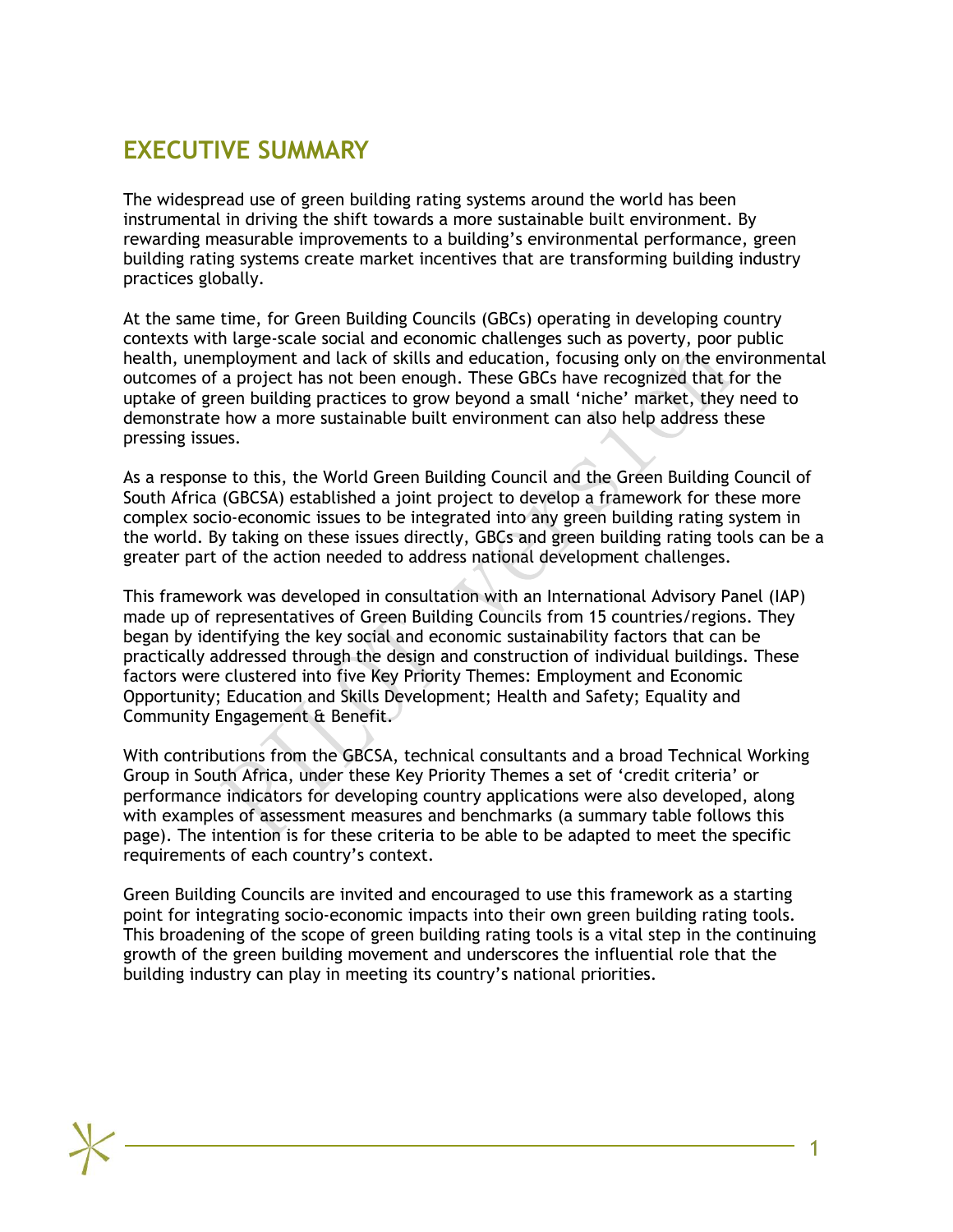# **SUMMARY OF INTERVENTIONS AND INDICATORS FOR THE 5 THEMES**

| <b>EXAMPLE</b>                                            | <b>POSSIBLE INDICATORS:</b>                                                                                                             |  |  |  |  |  |  |
|-----------------------------------------------------------|-----------------------------------------------------------------------------------------------------------------------------------------|--|--|--|--|--|--|
| <b>INTERVENTIONS:</b>                                     |                                                                                                                                         |  |  |  |  |  |  |
|                                                           |                                                                                                                                         |  |  |  |  |  |  |
|                                                           | THEME 1: EMPLOYMENT AND ECONOMIC OPPORTUNITY                                                                                            |  |  |  |  |  |  |
| <b>EMPLOYMENT CREATION</b>                                |                                                                                                                                         |  |  |  |  |  |  |
| Using labour-intensive                                    | Increase in number of jobs against baseline for the specific                                                                            |  |  |  |  |  |  |
| construction methods                                      | project                                                                                                                                 |  |  |  |  |  |  |
| wherever possible                                         | Increase in number of man/person-hours for a specific activity or<br>set of activities using labour-intensive methods                   |  |  |  |  |  |  |
|                                                           | Increase in labour cost as a % of construction cost against a<br>typical baseline labour cost for that type of building                 |  |  |  |  |  |  |
|                                                           | Pre-manufacturing of certain materials in a labour-intensive way<br>for use in the project                                              |  |  |  |  |  |  |
| Creating a long-term facility<br>for economic opportunity | Size of employment creation facility provided as a % of the usable<br>space in the building                                             |  |  |  |  |  |  |
|                                                           | Value of spend on employment creation facility as a % of the<br>construction value.                                                     |  |  |  |  |  |  |
|                                                           | Employment creation facility alternatively provided on the site<br>(not within the building), or on the public street-front side of the |  |  |  |  |  |  |
|                                                           | site or area in front of or adjacent to the site.                                                                                       |  |  |  |  |  |  |
| <b>ECONOMIC OPPORTUNITY</b>                               |                                                                                                                                         |  |  |  |  |  |  |
| Procurement of goods and                                  | % of goods and services (including labour) sourced from within a                                                                        |  |  |  |  |  |  |
| services through smaller and                              | certain kilometre radius of the project                                                                                                 |  |  |  |  |  |  |
| local businesses                                          | % of goods and services used must be sourced from within the                                                                            |  |  |  |  |  |  |
|                                                           | same country as the project                                                                                                             |  |  |  |  |  |  |
|                                                           | % of goods and services (including labour) used during                                                                                  |  |  |  |  |  |  |
|                                                           | construction sourced from small businesses                                                                                              |  |  |  |  |  |  |
| Small business/ enterprise                                | Small business/ enterprise development support                                                                                          |  |  |  |  |  |  |
| development support                                       |                                                                                                                                         |  |  |  |  |  |  |
| Small business procurement<br>during operation phase      | % of total services during building operation phase procured from<br>smaller local companies                                            |  |  |  |  |  |  |
|                                                           |                                                                                                                                         |  |  |  |  |  |  |
| THEME 2: EDUCATION AND SKILLS DEVELOPMENT                 |                                                                                                                                         |  |  |  |  |  |  |
| % project expenditure on                                  | Value of spending on training as a % of the project cost (total                                                                         |  |  |  |  |  |  |
| education and skills                                      | expenditure)                                                                                                                            |  |  |  |  |  |  |
| development programmes                                    | Outcomes of training expenditure and skills development are<br>demonstrated                                                             |  |  |  |  |  |  |
|                                                           | % of staff on the project trained.                                                                                                      |  |  |  |  |  |  |
|                                                           | Total number of hours that staff on the project have been<br>trained                                                                    |  |  |  |  |  |  |
| <b>THEME 3: EQUALITY</b>                                  |                                                                                                                                         |  |  |  |  |  |  |
| <b>EQUITY OF ACCESS TO EMPLOYMENT</b>                     |                                                                                                                                         |  |  |  |  |  |  |
| Minimum % employment of<br>disadvantaged or               | Appointment of women as a % of people employed on the design<br>and construction teams                                                  |  |  |  |  |  |  |
| marginalised groups                                       | Marginalised or disadvantaged persons employed on the project,<br>as a % of total number of employees                                   |  |  |  |  |  |  |
|                                                           |                                                                                                                                         |  |  |  |  |  |  |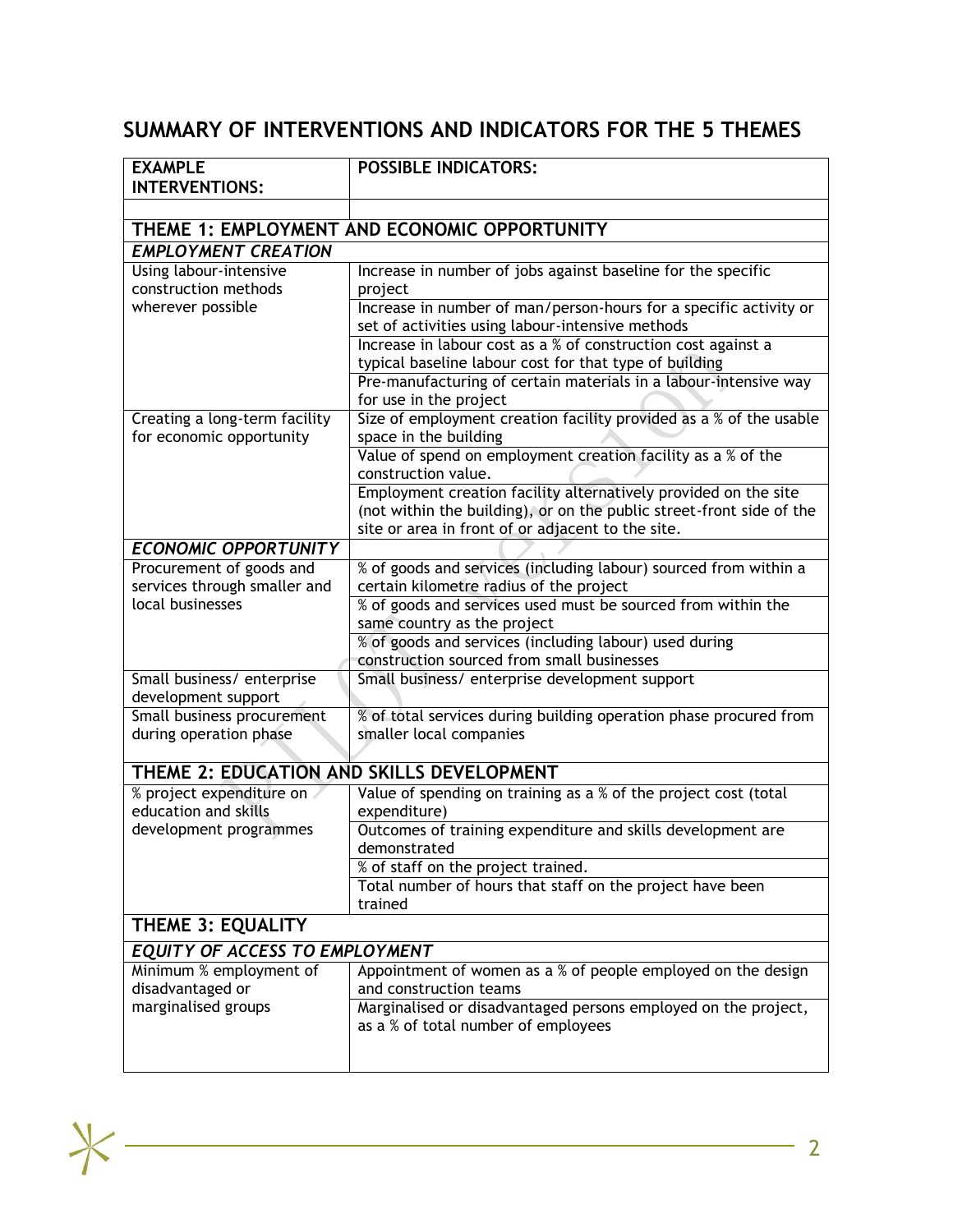| <b>ACCESS TO AFFORDABLE HOUSING</b> |                                                                     |  |  |  |  |
|-------------------------------------|---------------------------------------------------------------------|--|--|--|--|
| Inclusion of a portion of           | Use the Simpson Diversity Index to determine the diversity factor   |  |  |  |  |
| housing that is deemed to be        | of housing / accommodation in a development                         |  |  |  |  |
| "affordable"                        | Include a % of "affordable units" in the development at a           |  |  |  |  |
|                                     | reduced cost                                                        |  |  |  |  |
|                                     | Include a % of "affordable units" in the development, at a          |  |  |  |  |
|                                     | specified threshold of cost per unit                                |  |  |  |  |
| Inclusion of some                   | Provide a % of additional units (based on total number of units) of |  |  |  |  |
| accommodation units for low-        | two-person accommodation or sleep-over facilities on site for       |  |  |  |  |
| income workers during the           | low-income operational staff                                        |  |  |  |  |
| operation phase                     |                                                                     |  |  |  |  |
|                                     | EQUAL ACCESS FOR PEOPLE WITH DISABILITIES, THE ELDERLY AND INFIRM   |  |  |  |  |
| Excellence (above legal             | Compliance with in-country accessibility standards for buildings,   |  |  |  |  |
| compliance) in provision of         | or accepted international standards (whichever is the higher        |  |  |  |  |
| dignified access for all            | standard)                                                           |  |  |  |  |
| people                              |                                                                     |  |  |  |  |
|                                     |                                                                     |  |  |  |  |
| THEME 4: HEALTH & SAFETY            |                                                                     |  |  |  |  |
| Improvement of occupational         | Production and implementation of an occupational health and         |  |  |  |  |
| health and safety practices         | safety plan                                                         |  |  |  |  |
| and results                         | Conducting a 'design hazard identification risk assessment'         |  |  |  |  |
|                                     | (HIRA).                                                             |  |  |  |  |
|                                     | Achieving a certain 'disabling injury frequency' rate               |  |  |  |  |
|                                     | Provide construction worker accommodation according to              |  |  |  |  |
|                                     | standards e.g. IFC guidelines                                       |  |  |  |  |
| General health awareness            | Expenditure on health awareness and disease risk control            |  |  |  |  |
| and disease risk control            | interventions as a % of total project cost.                         |  |  |  |  |
|                                     | Conducting full medical screening tests for all project/            |  |  |  |  |
|                                     | construction employees                                              |  |  |  |  |
|                                     | Programme focused on safety training and health interventions in    |  |  |  |  |
|                                     | employees' homes                                                    |  |  |  |  |
|                                     |                                                                     |  |  |  |  |
|                                     | THEME 5: COMMUNITY ENGAGEMENT AND BENEFIT                           |  |  |  |  |
| Conduct stakeholder                 | Conducting a 'needs assessment' or 'asset assessment' in            |  |  |  |  |
| engagement and/or a                 | consultation with the identified community                          |  |  |  |  |
| community needs assessment          | Community consultation and stakeholder engagement undertaken        |  |  |  |  |
|                                     | with regard to the building as a whole.                             |  |  |  |  |
| Provide a community facility/       | Space for a facility inside the building                            |  |  |  |  |
| facilities - based on the           | Space for a facility on the site, but outside of or separate from   |  |  |  |  |
| outcome of stakeholder              | the main building                                                   |  |  |  |  |
| engagement and/or needs             | A multi-purpose facility inside the building that allows part-time  |  |  |  |  |
| assessment                          | use of space for public purposes/ benefit                           |  |  |  |  |
|                                     | A public-benefit facility built in an identified community (not on  |  |  |  |  |
|                                     | project site)                                                       |  |  |  |  |

 $*$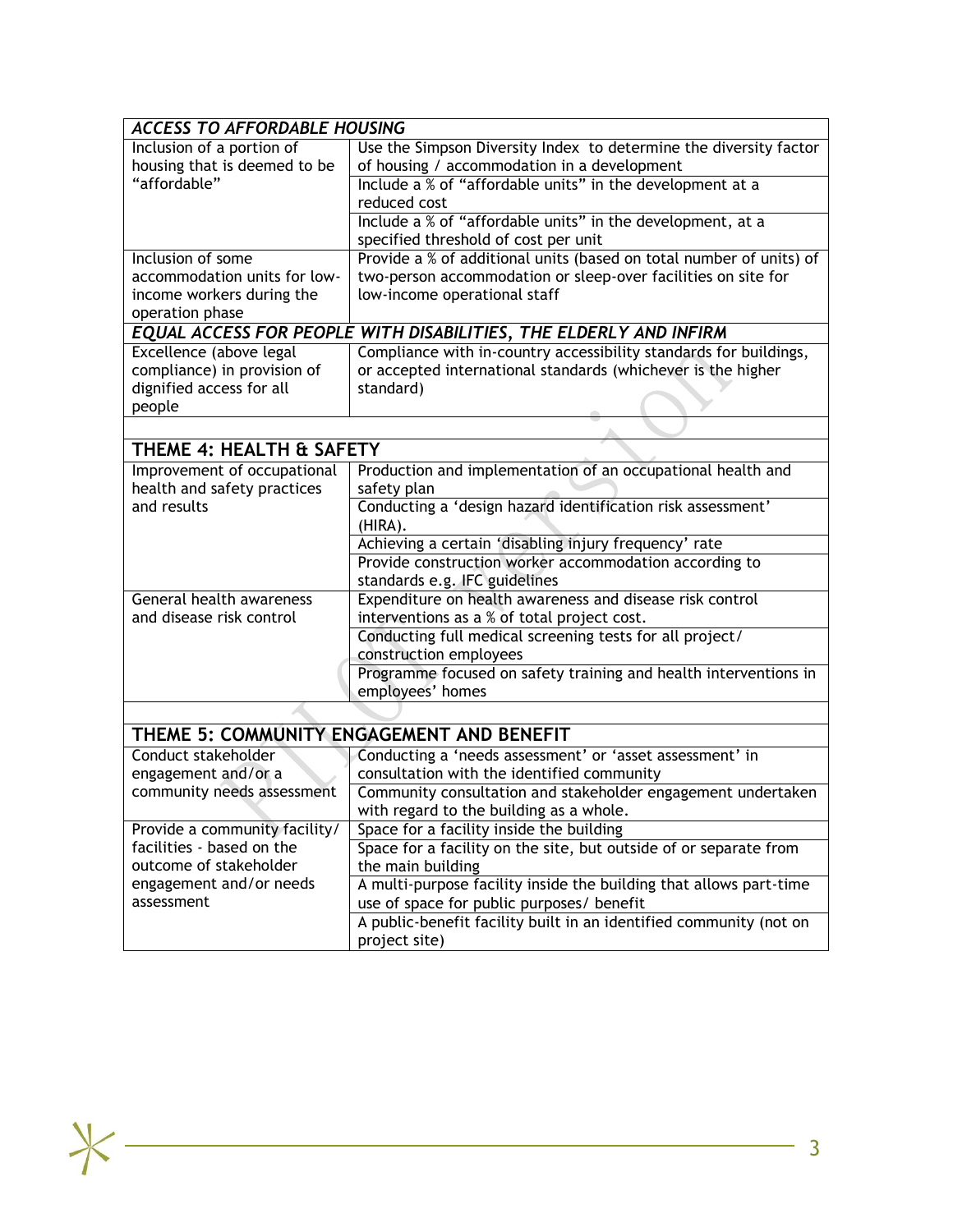# **1.Introduction, context and objectives**

<span id="page-5-0"></span>The Green Building Council movement started as a platform to bring together leaders within the building sector to drive the transformation of the sector towards sustainability through tangible, measurable actions. Ten years later, with more than 1 billion  $m<sup>2</sup>$  of certified green building space globally, many markets are in full stride with almost 50 percent of new commercial construction being green.

One of the major keys to this transformation has been the widespread use of green building rating systems around the world. Green buildings have been certified in over 150 countries, demonstrating their environmental performance through measurable and verifiable criteria.

Green Building Councils in developing countries operate in a context of large-scale social and economic challenges such as poverty, poor public health, unemployment and lack of skills and education. They have recognized that for the uptake of green building practices to grow beyond a small 'niche' market, they would have to demonstrate how a more sustainable built environment can help address these pressing issues.

To answer this need, the World Green Building Council and the Green Building Council of South Africa established a joint project to develop a framework for these more complex socio-economic issues to be integrated into any rating system in the world. By taking on these issues directly, green building rating tools can be a greater part of the action needed to address national development priorities.

The framework sets out priority social and economic sustainability factors, along with examples of performance criteria and benchmarks, which can be used by GBCs in rating tools as part of their certification of the design and construction of green building in developing countries. It serves as a guide to enable GBCs to reward green building projects that take action to help create the conditions for improving socio-economic circumstances.

This document has been created in collaboration with representatives from several GBC, many of which operate rating tools both in developed and developing countries. The GBC South Africa has taken a further step of adapting this framework to the Green Star SA rating system.

# **1.1 Moving beyond 'green' focus to include broader sustainability impacts**

<span id="page-5-1"></span>The concept of sustainability usually spans three factors: social, economic and environmental. Traditionally, most green building rating systems have understandably tended to focus exclusively on environmental impacts. However, internationally within the green building movement there appears to be an increasing interest in the inclusion of social and economic impacts as well, and a shift in this direction.

Well established rating systems which are used in many countries- such as BREAM (UK), Green Star (Australia) and LEED (USA) – have already included some socio-economic factors in their communityscale tools and LEED is busy establishing a Social Equity credit in its tools for individual buildings. South Africa is due to launch a Socio-Economic Category in PILOT format soon for Green Star SA, and other developing countries such as Colombia, Turkey, India and Mauritius have started to include socio-economic issues in some way too.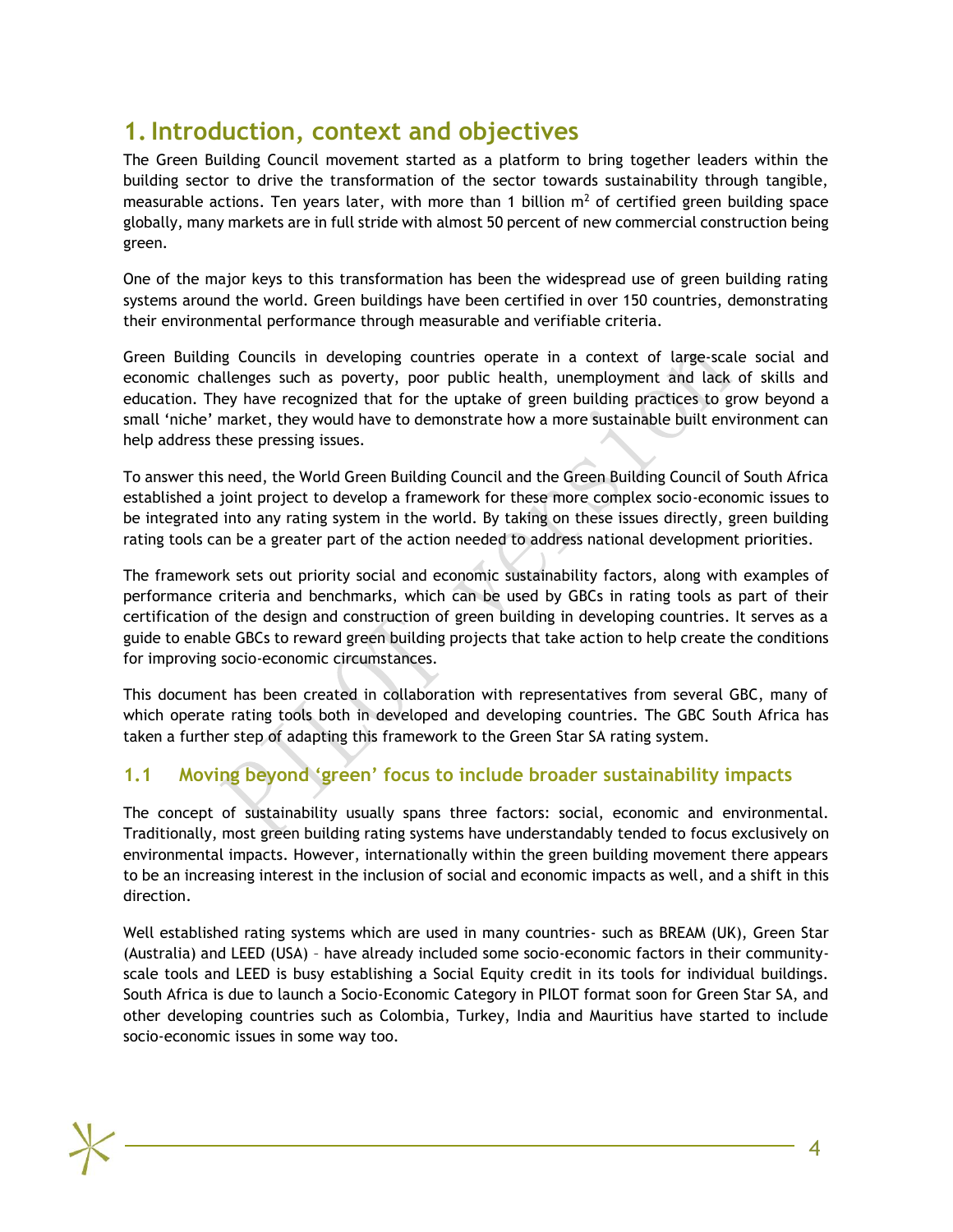# **1.2 Focus on developing country context**

<span id="page-6-0"></span>Including broader socio-economic sustainability issues has particular relevance in developing countries where often, fundamental human needs are not being met. At a national policy level in developing countries, there are huge societal challenges which have to be tackled, such as: poverty and unemployment, lack of education and skills, and poor health. Each of these can be addressed, at least to some extent, through the process of design and construction of a green building.

Thus this Framework document has been specifically created for developing country contexts, and targets them in terms of content and approach. Inclusion of these socio-economic factors will significantly increase the relevance of green building tools in developing countries.

While developed countries are also increasingly experiencing challenges such as unemployment and social inequity, these can often be of a different scale and nature to those experienced in developing countries. However, while this Framework document is intended primarily for developing country contexts, there may well be value within it for those developed countries which are also working in similar territory.

A future project may generate a broader, more 'universal' set of guidelines which might apply to any kind of country context.

## **1.3 Development and consultation process**

<span id="page-6-1"></span>The content of this Framework document has been produced in consultation with an appointed International Advisory Panel (IAP) of GBCs from 15 countries/regions, and through international research and contributions from the GBCSA, technical consultants and a broad range of experts in a South-African based Technical Working Group. It has been funded by the Old Mutual Property group, which is based in South Africa.

A call for interested GBCs was made through the WorldGBC, and an IAP was formed with representation from countries/ regions which have developing economies or are a developed country with a rating tool which is used in developing countries. It included: Australia, Brazil, Colombia, France, Ghana, India, Mauritius, Nigeria, Peru, Singapore, South Africa, Sri Lanka, Tunisia and the Middle East & North Africa (MENA region) network, Turkey and the USA. A process of engagement from August to December 2012 included responses to questionnaires, teleconferences and other written comments. Broader international comment from WorldGBC members was called for in August 2013, and this PILOT version of the Framework is set to be launched in October 2013.

# **1.4 Socio-economic priorities selected and examples of credits provided**

<span id="page-6-2"></span>This Framework outlines the most important socio-economic needs and development priorities in developing countries that can be practically addressed primarily through the design and construction of green buildings, within both the public and private sectors. It concentrates on those factors that are not only seen as the biggest challenges, but which can most readily be measured and assessed through a documentation process.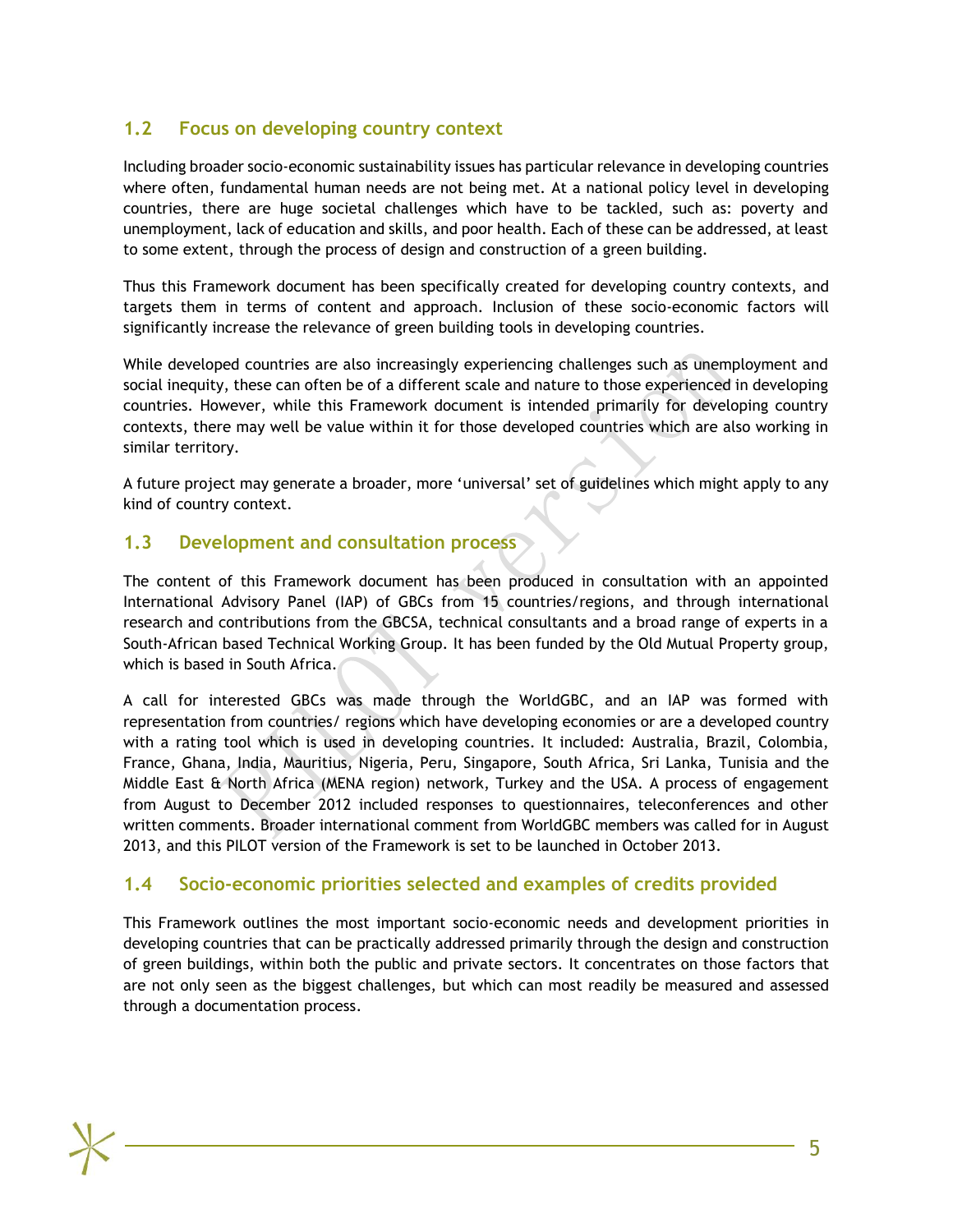It is designed to:

- a) List the key socio-economic priorities which can be addressed in rating tools in developing country contexts, with a definition, description and rationale for each priority.
- b) Identify possible credits under each priority, with a description of the aim of the credit, and
- c) Provide suggestions of 'generic' types of indicators for developing country applications, and examples of possible assessment measures to illustrate how each credit could be benchmarked across many different developing countries.

More proposed credits and indicators are provided than may be eventually selected for further development. Country-specific credits and assessment measures can be developed using this Framework, where each country elects these based on their own specific needs, desired impact, relevance, measurability, and application to local projects.

There are two main types of credits included in this Framework:

 Credits which reward design initiatives (building attributes) e.g. the building design includes educational or health facilities which the surrounding community has identified as being a local need.

and

 Credits which reward design and construction process elements e.g. the contractor employed 5 people to lay the paving instead of using a machine. In some instances this can also be extended into the operational phase of the building.

Conceptually, socio-economic improvements can be addressed at different 'levels' or in different 'spheres of influence', such as at the project level and at the corporate/organisational level. These may link to and reinforce each other to increase the benefit. Thus this Framework can be adapted to work in multiple ways. For example:

- For projects that use a green building rating system, decisions that are within scope of project can be rewarded which have a broader socio-economic impact on people and community that it may not have previously considered.
- For companies or organizations which use green building rating systems on their projects, reward can be given within the points system for company/ organisational policies that have a positive socio-economic impact on the community and its people. Thus project level rating systems can have an influence much further into corporate behavior.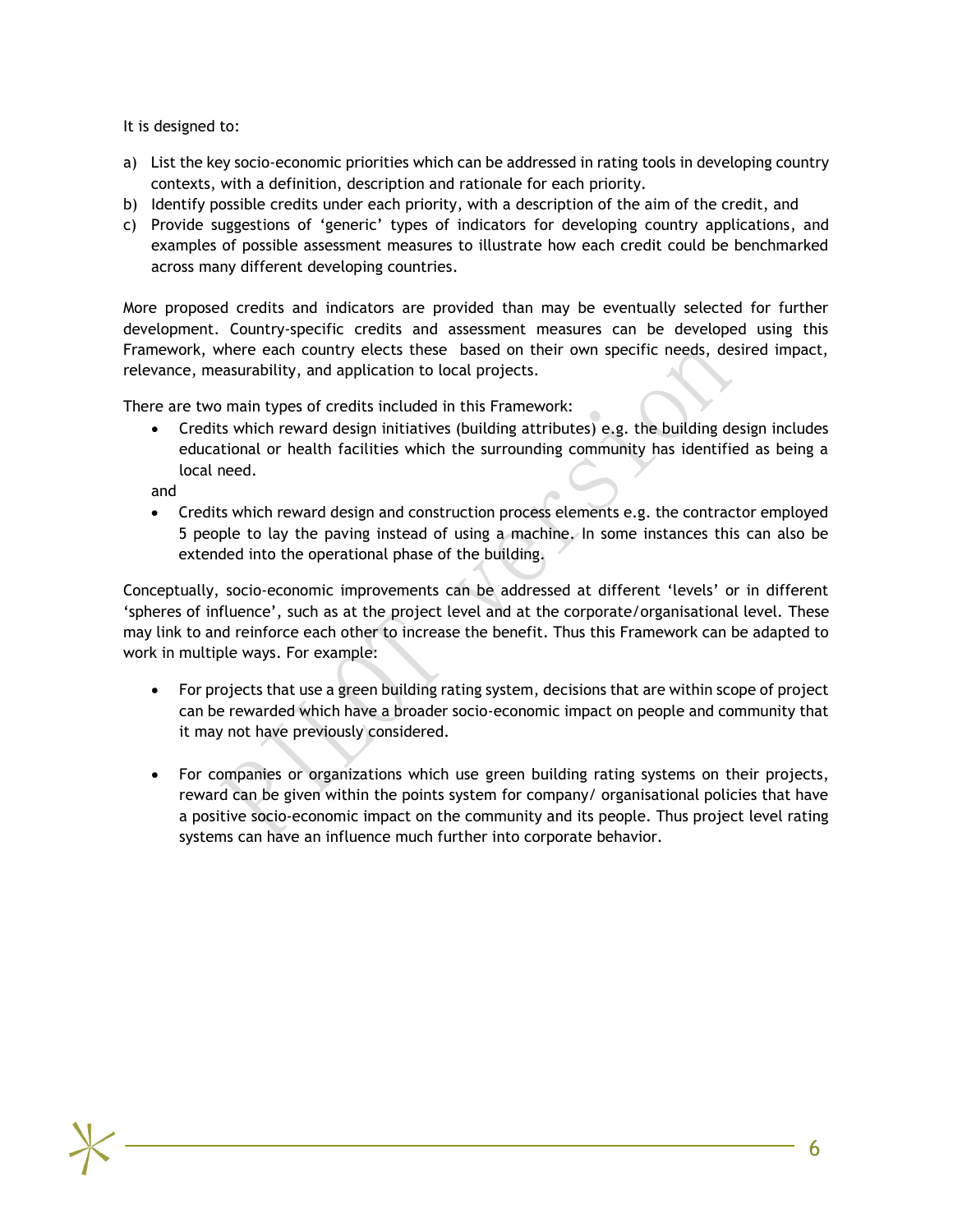# **1.5 Focus and parameters**

This Framework has been established with key considerations and 'boundaries' or parameters, such as:

- <span id="page-8-0"></span> *BUILDING SCALE.* It addresses individual buildings only, not community, precinct or neighbourhood projects.
- *STAGE OF LIFE.* The focus is on what can be achieved mainly through the design and construction phases. However, there are a few examples of indicators which do address the longterm operational phase of the building.
- PRIORITISATION. The focus is on the socio-economic priorities which have been identified by the IAP as being the most important.
- *OBJECTIVE ASSESSMENT MEASURES.* Green building rating systems/tools and their certification processes typically require objective assessment to ensure credibility, meaning the credits suggested must lend themselves to third party measurement or assessment in some way.

# **2. Five key socio-economic priority themes**

# **2.1 Introduction to selected key priorities**

<span id="page-8-2"></span><span id="page-8-1"></span>Socio-economic priority needs (relevant in the context of building design and construction) have been identified through the contributions of the International Advisory Panel so far, some international research and from the first interaction with the South African Technical Work Group (TWG) for this project. References such as the United Nations' Millennium Development Goals<sup>i</sup> (MDGs), the World Bank/ International Finance Corporation (IFC) Standards<sup>ii</sup>, Equator Principles<sup>iii</sup> and the Global Reporting Initiative<sup>iv</sup> were considered due to their broad international standing and use.

The selected top socio-economic priorities have been clustered into the following five Key Priority Themes (in no particular order):

- Employment and economic opportunity
- Education and skills development
- Health and safety
- Equality
- Community engagement and benefit.

There were several priority areas which were considered by the IAP and the TWG, and all of these are represented by these 5 over-arching themes.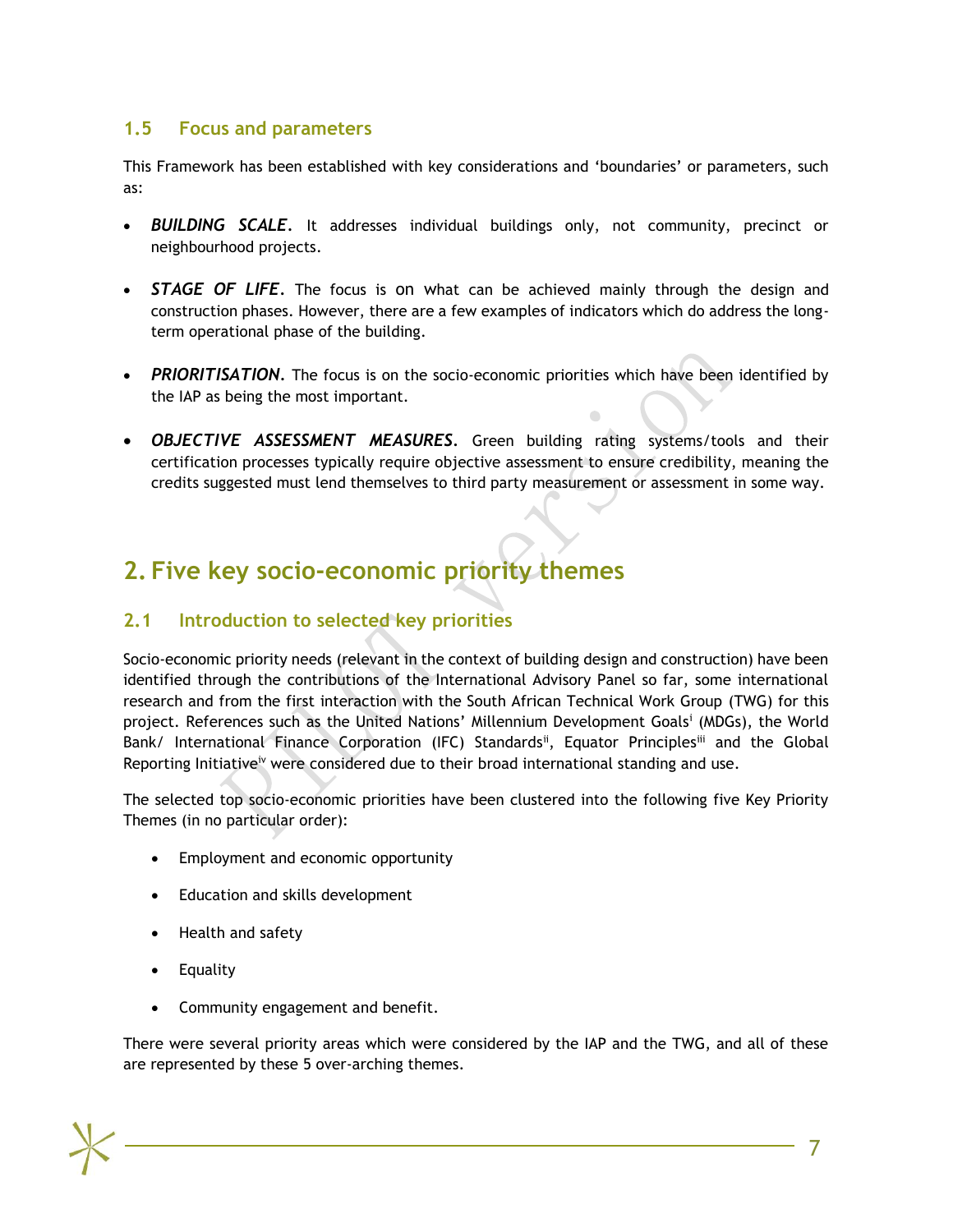# **2.2 Definitions of the selected socio-economic priorities**

For the sake of clarity, the following definitions are provided below, with further descriptions of each priority in section 2.3 below**:**

<span id="page-9-0"></span>

| <b>THEME</b>                                  | <b>DEFINITION</b>                                                                                                                                                                                                                                                                                                                                                                                                                                                                                                                                                                                                                                                                     |  |  |
|-----------------------------------------------|---------------------------------------------------------------------------------------------------------------------------------------------------------------------------------------------------------------------------------------------------------------------------------------------------------------------------------------------------------------------------------------------------------------------------------------------------------------------------------------------------------------------------------------------------------------------------------------------------------------------------------------------------------------------------------------|--|--|
| <b>Employment and</b><br>economic opportunity | This theme is comprised of three parts, namely employment<br>creation; procurement opportunities and country localisation; and<br>the development of businesses to maximise their economic<br>opportunity. Employment creation is defined as an intervention that<br>is put in place to maximise employment. Procurement and<br>localisation includes creating demand for locally <sup>1</sup> sourced goods and<br>services. Development of businesses incorporates the growth of a<br>recipient business stimulated through a number of interventions e.g.<br>financial investments, capacity building; and the embedding of<br>formal business systems into developing businesses. |  |  |
| <b>Education and skills</b>                   | This is defined as education and skills development interventions                                                                                                                                                                                                                                                                                                                                                                                                                                                                                                                                                                                                                     |  |  |
| development                                   | that improve the ability of an individual to generate an income.                                                                                                                                                                                                                                                                                                                                                                                                                                                                                                                                                                                                                      |  |  |
| <b>Health and safety</b>                      | Health and safety is a cross-disciplinary area and includes the<br>systems concerned with protecting the safety, health and welfare<br>of people engaged in work or employment (ILO / WHO), including<br>construction workers and the eventual building users.                                                                                                                                                                                                                                                                                                                                                                                                                        |  |  |
| <b>Equality</b>                               | Equality refers to equal rights and opportunities for people<br>regardless of what personal characteristics they might have that<br>make them unique and different.                                                                                                                                                                                                                                                                                                                                                                                                                                                                                                                   |  |  |
| <b>Community engagement</b><br>and benefit    | Community engagement refers to developers or building owner/<br>managers establishing and implementing a strategy/ plan to engage<br>with the community and/or relevant stakeholders. This means a<br>community where the building project is located, is near to or that<br>is involved or associated with the project in some way. It can also<br>involve other stakeholders, for example if the building is not in a<br>residential area but there are different groups of people who will<br>be using the building.                                                                                                                                                               |  |  |
|                                               | The aim is to ensure that community needs are understood and<br>addressed wherever possible, so that they have a 'voice' and that<br>benefits can flow from the design, construction and ultimately the<br>operation of green buildings.                                                                                                                                                                                                                                                                                                                                                                                                                                              |  |  |

l  $1$  "Local" is defined as within the country, not regional or community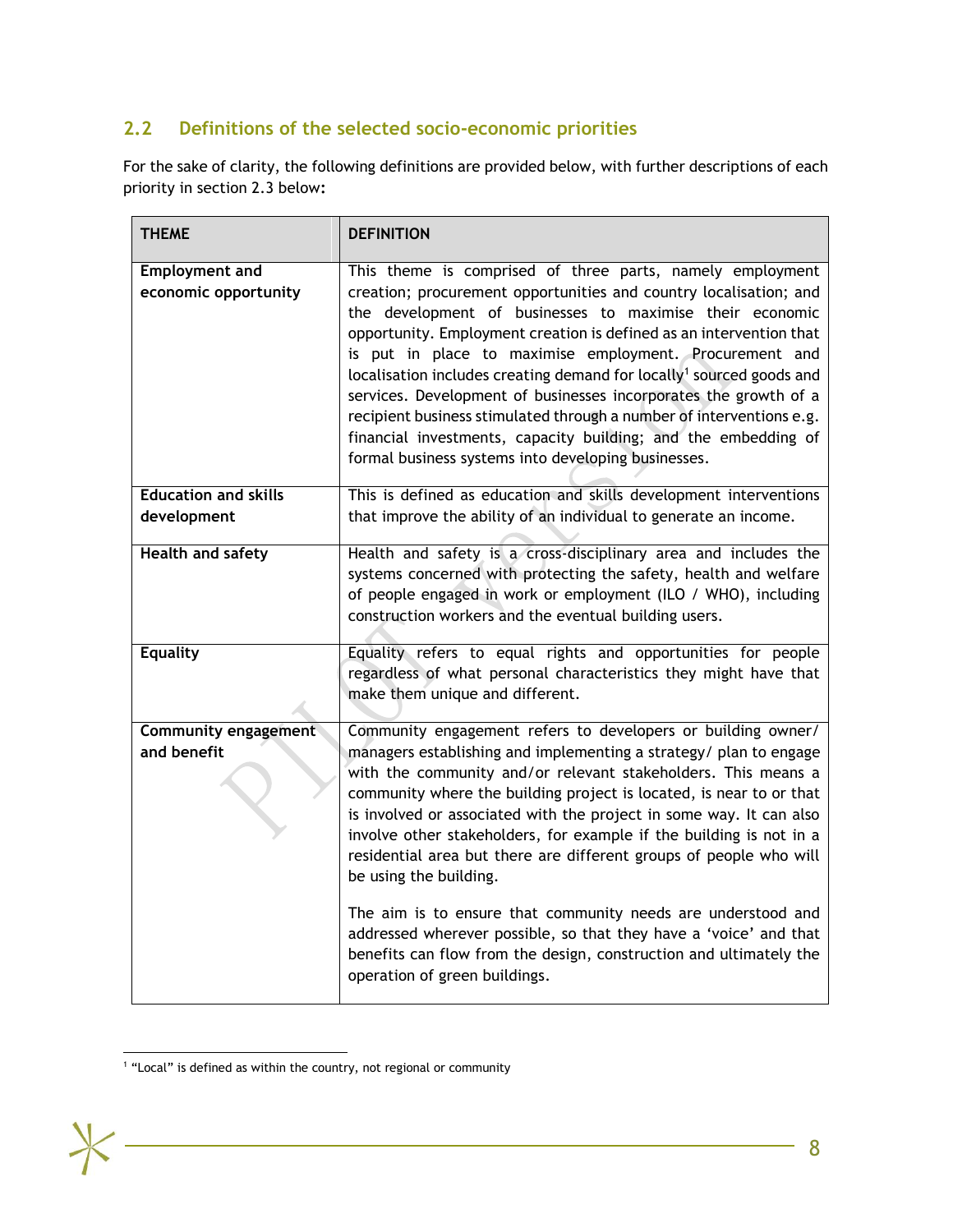| THEME | <b>DEFINITION</b>                                                                                                                                                                                                                                                                                   |
|-------|-----------------------------------------------------------------------------------------------------------------------------------------------------------------------------------------------------------------------------------------------------------------------------------------------------|
|       | The developer/ owner applies resources to identify, approach and<br>work with community leaders and individual people, community-<br>based organizations and non-governmental organisations (NGO's)<br>which represent these groups and operate for their benefit.                                  |
|       | Ongoing relationships are built for the purpose of creating a<br>collective vision for the building, and for implementing projects or<br>creating facilities within the building/ property for benefits relating<br>to the likes of socio-economic upliftment, education and health<br>improvement. |

Where this documents refers to 'employees', mainly in the context of a construction project, this includes people who are employed on a short-term or longer-term contract basis as well as people who are appointed as permanent employees.

# **2.3 Descriptions of the themes**

<span id="page-10-0"></span>**Employment and economic opportunity** - This theme incorporates employment creation; stimulation of the local economy through procurement of local goods and services or development of local supply of previously imported goods and services; and growth and development of business enterprises. Employment creation provides economic opportunity for individual people; procurement, localisation and development of businesses provide economic opportunity for organisations. These components have a direct, high impact socio-economic benefit. Employment creation; procurement and localisation; and enterprise development would be separated in measurement within this theme. Employment creation above industry norms for the specific project type would attract points. Interventions that stimulate economic opportunity for businesses would also qualify for points in this category.

**Education and skills development** - Any education, training or skills development that increases the income-earning potential of a person or people would be incorporated in this theme. Low literacy levels and skills shortages across the range of technical and professional competencies exist in the building industry in developing countries. Therefore this category is an important focus area for socioeconomic development. Any career management and career development interventions such as management development programmes and performance management programmes would also qualify for points in this category.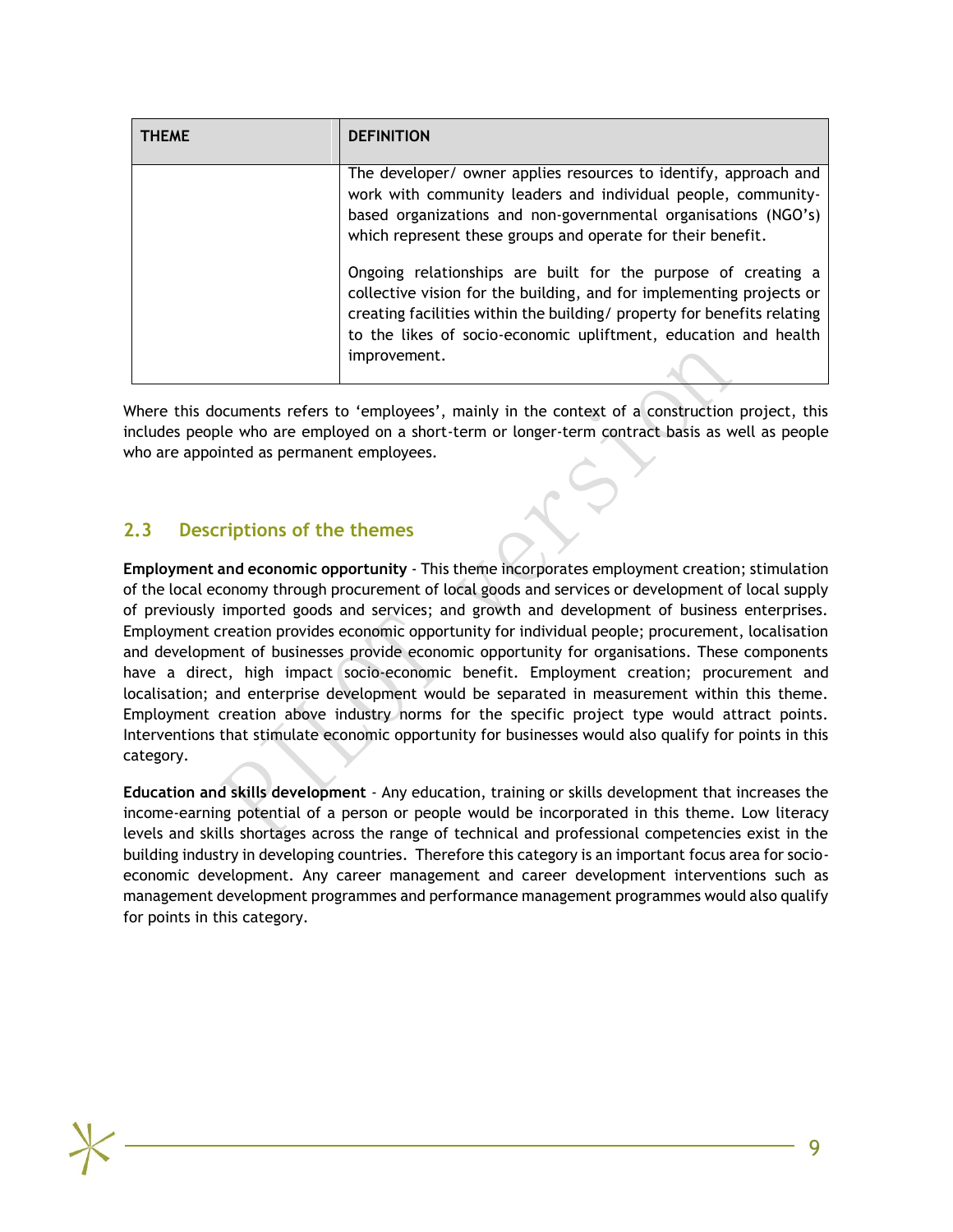**Health and safety** – The lack of health and safety systems and reporting in developing countries, with the associated high number of injuries and fatalities, lost work days and high incidence of diseases such as HIV/Aids and Malaria drive this theme. The focus of this theme includes: better practice in construction safety (thereby causing a reduction in accidents and fatalities); the creation of a safe and healthy working environment (by project owners for each person involved in the project); a change in attitude and behaviours (including lifestyle choices) which result in better health (including primary health related to disease); and overall safety of people involved in projects. Where rating tools do not already have credits addressing the health and wellbeing of building occupants, these could be included here as well.

**Equality** - Freedom from discrimination is a fundamental human right. Inequality is an ongoing challenge especially in developing countries. The profits of a globalized economy tend to be fairly distributed in a society where equality exists, leading to greater social stability and broader public support for further economic development. This priority is therefore intended to limit discrimination in a wide range of employment and employment-related areas. It also will ensure that cultural differences are acknowledged and conserved, and given equal rights and opportunities. It is essential that prospective employees are considered for employment without discrimination, to enable development to full potential and to reap economic rewards on the basis of merit.

**Community engagement and benefit** - Community engagement and benefit are about involving citizens in various capacities and including the engagement processes that are necessary to improve the responsiveness and accountability of decision making which has previously been dominated by project owners / developers. Understanding the community structure and functioning is crucial to achieving successful engagement with local communities.

A broad array of individuals within communities should be consulted in order to discuss, define and assess the needs/ social issues of the local community; identify and understand the nature of problems that affect the community; and design programs and services to meet the specific needs and priorities of the populations they serve or exist within. This approach also ensures accountability and contributes to making the best use of available resources. There is a large range of interventions which benefit and help uplift the community, including providing work opportunities, creating infrastructure and/ or social service facilities and education or training programmes.

# **2.4 Principles for allocation and value prioritisation**

<span id="page-11-0"></span>The way these themes are structured and named is already highlighting some important interventions. For example, stakeholder engagement could be seen as being a means to an end (a way of doing things) rather than an outcome, but it is considered to be so important for these kinds of projects that it has been included in the title.

The detailed allocation of points to be awarded for credits in each of these themes will be decided by each individual country which applies this Framework. By allocating more points to some interventions, this introduces a 'weighting' which makes some interventions more valuable than others. Each country can set its own priorities using this method.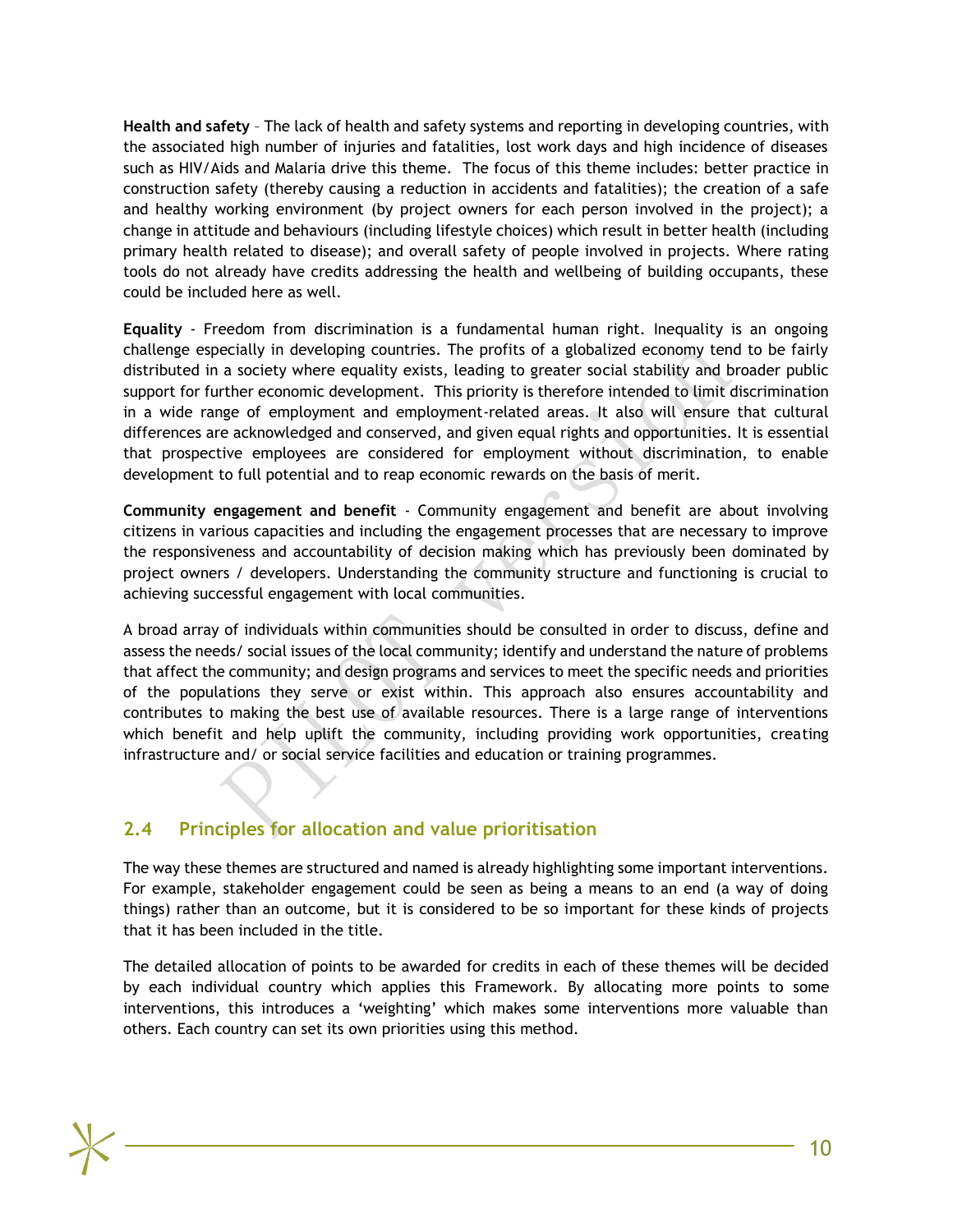There are some credits which can be seen to be relevant to more than one theme (as the themes are often inter-linked). Where there is this kind of 'overlap', the credit criteria should be distinguished by the nature of the recipient of that intervention i.e. who gets the benefit? For example, if an employee receives training, then points will be awarded under 'Skills Development' credit/s, and if a community member who is not employed on the project receives training, then points will be awarded under 'Community Benefit' credit/s.

## **2.5 Development of measurable credits related to each theme**

<span id="page-12-0"></span>Each of the following chapters deals with one theme only. One or more credits are proposed for each theme. For each credit, the overall aim, possible interventions and the related indicators and examples of measure per intervention are provided.

# **3. Proposed credits for Employment and economic opportunity**

# <span id="page-12-1"></span>**3.1 Employment Creation**

<span id="page-12-2"></span>**Aim of Credit***:* To maximise employment through interventions and inclusion of different methodologies.

## **3.1.1 Intervention 1: Using labour-intensive construction methods wherever possible.**

Points would be awarded where employment is created through the use of labour-intensive construction methods on a project for specific activities. These activities would be identified at the design phase of the project and implemented during the construction phase. E.g. paving or landscaping using labour-intensive methods.

#### **Possible Indicators:**

**a) Increase in number of jobs against baseline for the specific project,** as a result of using labour intensive construction methods rather than mechanised solutions for building. The definition of what constitutes a "job" would need to be defined by each country using this indicator e.g. a set number of working days or weeks in a year.

EXAMPLE OF MEASURE: A 5% improvement, or another relevant benchmark.

**b) Increase in number of man/person-hours for a specific activity or set of activities using labour-intensive construction methods** which must exceed the number of man/person-hours used by conventional construction methods which might have otherwise been used.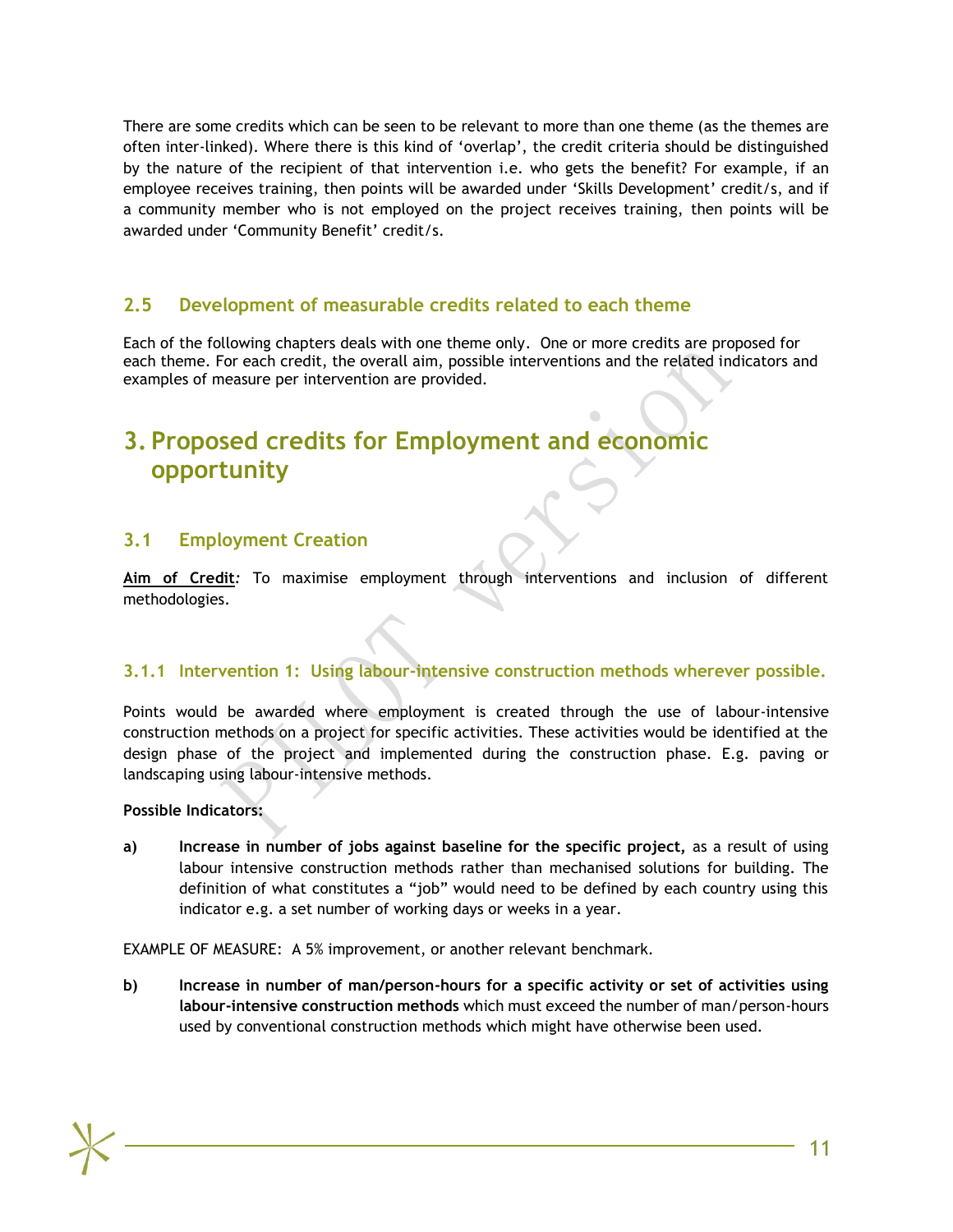EXAMPLE OF MEASURE: The project establishes the baseline of the level of employment for the identified task/s for the way it would have been done for that specific project, and demonstrates how much more employment was created by using the labour-intensive method/s. The increased employment level should be achieved by a minimum of a certain percentage, or be worth above a minimum threshold in terms of project value in order to qualify. A methodology guideline would be provided to illustrate this approach.

**c) Increase in labour cost as a percentage of construction cost against a typical baseline labour cost** for that type of building project.

EXAMPLE OF MEASURE: A 55% labour cost instead of the normal 50%.

**d) Pre-manufacturing of certain materials in a labour-intensive way for use in the project**, in order to prevent any loss of time during construction due to labour-intensivity.

EXAMPLE OF MEASURE: Development and implementation of the plan would be rewarded. In this case assessment would be for a methodology-based approach or process which can be shown to have been followed, rather than for achieving a particular outcome which might be difficult to measure or achieving a threshold.

## **3.1.2 Intervention 2: Creating a long-term facility for economic opportunity**

Points would be awarded where a permanent or long-term facility for employment creation or economic opportunity for individual persons or micro/ small scale enterprises is provided in the completed building, or on the site. For example: space and structures for informal traders or food vendors to operate from. (Note that this is one of the interventions included in this Framework which would generate socio-economic benefits over the lifetime of the building, not just during the construction phase.

#### **Possible Indicators:**

**a) Size of employment creation facility provided as a percentage of the usable space in the building**

EXAMPLE OF MEASURE: The facility must occupy a minimum floor space in the building (or on the site) of a minimum of 0.5% of the total occupied space or  $50m<sup>2</sup>$ . There must be proof of intention to operate this facility for small scale enterprises which generate employment e.g. contracts with operators for a 3 year period as a minimum.

#### **b) Value of spend on employment creation facility as a percentage of the construction value**

EXAMPLE OF MEASURE: 0, 5% of construction value, or other relevant benchmark.

**c) Employment creation facility alternatively provided on the site (not within the building), or on the public street-front side of the site or area in front of or adjacent to the site**

This kind of intervention would depend on the nature of local by-laws and arrangements with local municipality/authority.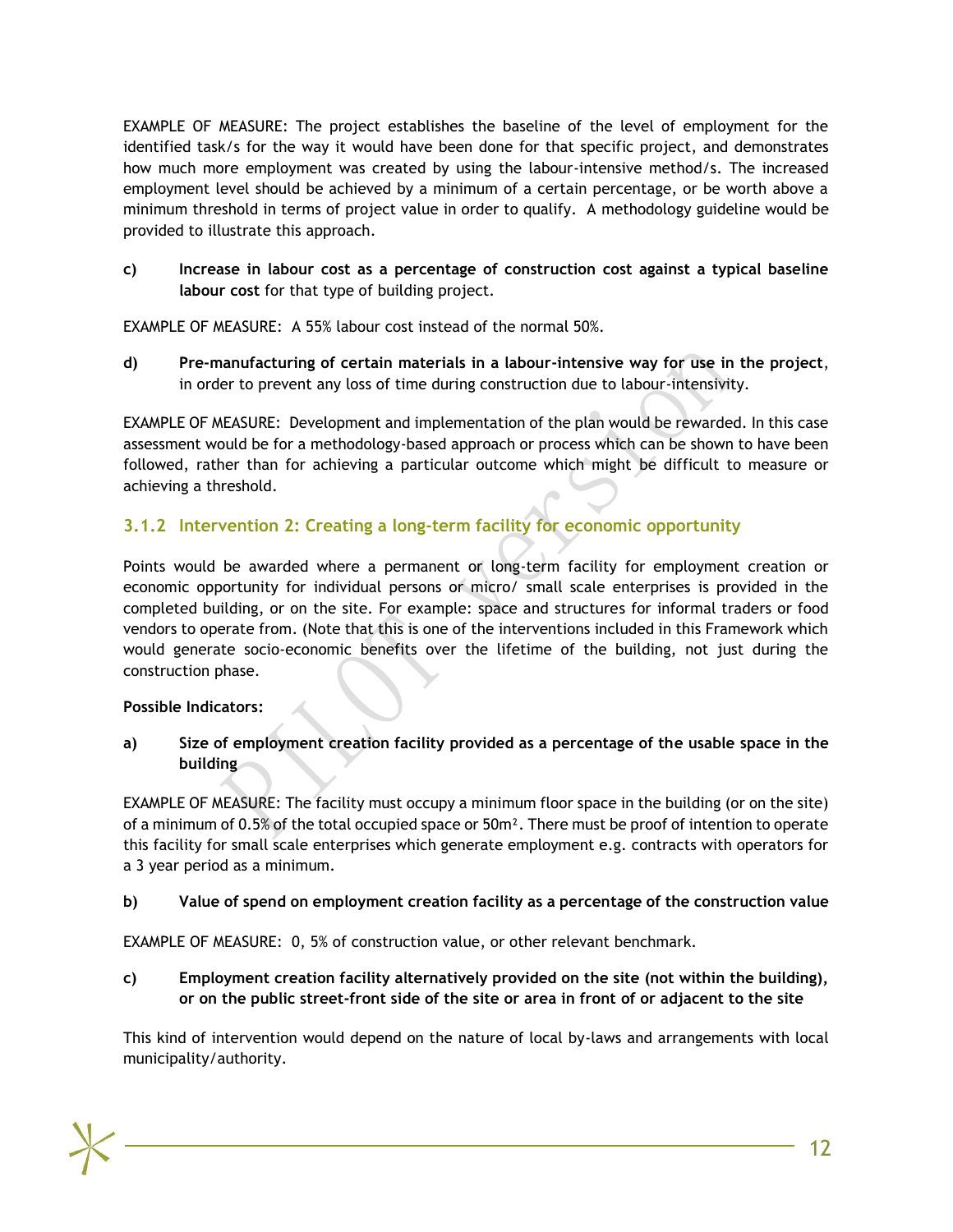# **3.2 Economic Opportunity**

**Aim of Credit:** To stimulate the growth and development of smaller business enterprises through interventions, including procurement of goods and services and enterprise development programmes.

## <span id="page-14-0"></span>**3.2.1 Intervention 1: Procurement of goods and services through smaller and local businesses**

Points will be awarded for procurement, particularly during the construction phase, from the following types of businesses where the project provides proof of the completion of a scoping exercise to determine what procurement requirements of the project can be sourced from:

- Small businesses in the construction industry which are larger than start-up size and with real skills and growth potential. For example between US\$ 25,000 and US\$750,000, but each country should determine its own thresholds.
- Any size business within the relevant country that either provide services, or manufacture from scratch, or adds value to products used (such as local assembly of imported parts) that have previously been imported. For example, a green office building uses light bulbs and tiles produced and procured in the local country, which are normally imported. This means that the project has a reduced foreign content.

Apart from stipulating a methodology to use as a measure for this credit (such as the scoping exercise to be conducted) there should be a minimum threshold value of procurement from these above categories which should be measured as a % of the total project value.

Countries can define 'local' in a different way to suit their circumstances e.g. within that region or local area, or even within a kilometre radius.

#### **Possible Indicators:**

**a) Percentage of goods and services (including labour) must be sourced from within a certain kilometre radius of the project**

EXAMPLE OF MEASURE: Within a 50 kilometre radius of the project site. (The kilometre radius will vary for different countries and also perhaps across different types of projects.)

#### **b) Percentage of goods and services used must be sourced from within the same country as the project**

EXAMPLE OF MEASURE: 60% of goods and services procured from companies operating within that country, where at least some 'value added' is provided within in the country. This would be defined in each context e.g. at least assembly of products. This value could perhaps differ for different types of projects e.g. a big urban office block which is 8 storeys tall, versus a single story school in a rural area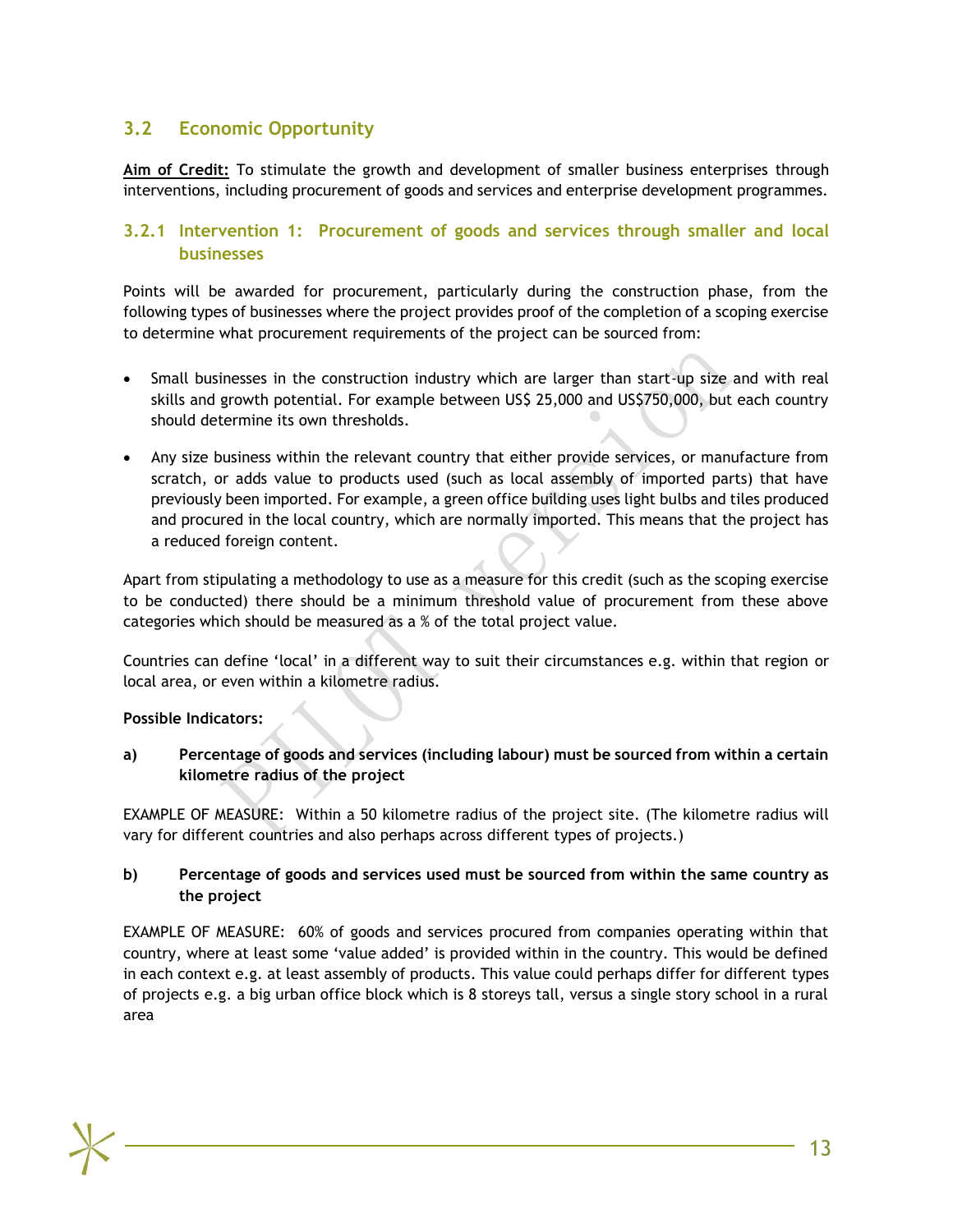#### **c) Percentage of goods and services (including labour) used during construction must be sourced from small businesses**

EXAMPLE OF MEASURE: 30% of procurement from small companies. The size and/or nature of such small companies to be defined by each country using this credit.

## **3.2.2 Intervention 2: Small business/ enterprise development support**

Enterprise development is defined as interventions that are provided to a small business or businesses to assist in growing the capacity of the beneficiary business/ businesses. They can include financial and non-financial contributions as well as business development programmes. Where contributions are not directly financial, such as mentoring programmes, the (staff) time cost of these interventions will be computed in financial terms. These may include providing the following kind of support: grants, investments, loans, guarantees, credit facilities, time-cost in business development programmes, preferential credit terms, discounts, facilitating access to credit, and provision of training or mentoring.

For example:

- A developer invests a sum of money into a developing business participating in the project
- A contractor implements or supports a small business development programme for a joint venture partner, and the time cost is calculated as the enterprise development contribution

An architect provides a design manager to a sub-consultant partner for a period of time to assist in establishing a document control system within the sub-consultant business, and the time cost is calculated as the enterprise development contribution.

#### **Possible Indicators:**

#### **a) Percentage of enterprise development contributions as a percentage of the project value**

EXAMPLE OF MEASURE: For projects above a value of US\$ 20 million, points would be awarded where the value of enterprise development contributions exceeds 0.3% of the total project value where the enterprise development contribution is coupled with a qualifying enterprise development programme. For projects with a value of less than US\$ 20 million, points would be awarded where a qualifying small business is identified and developed to take up a procurement opportunity on a green building. (This is a methodology-only assessment measure, but a minimum threshold could still be added.)

## **3.2.3 Intervention 3: Small business procurement during operation phase**

Points would be awarded where maintenance, cleaning, waste removal or other services traditionally provided by larger companies are to be provided by a small business during the operational phase of the building. A service level agreement or contract with the service provider/s is required as proof of intent.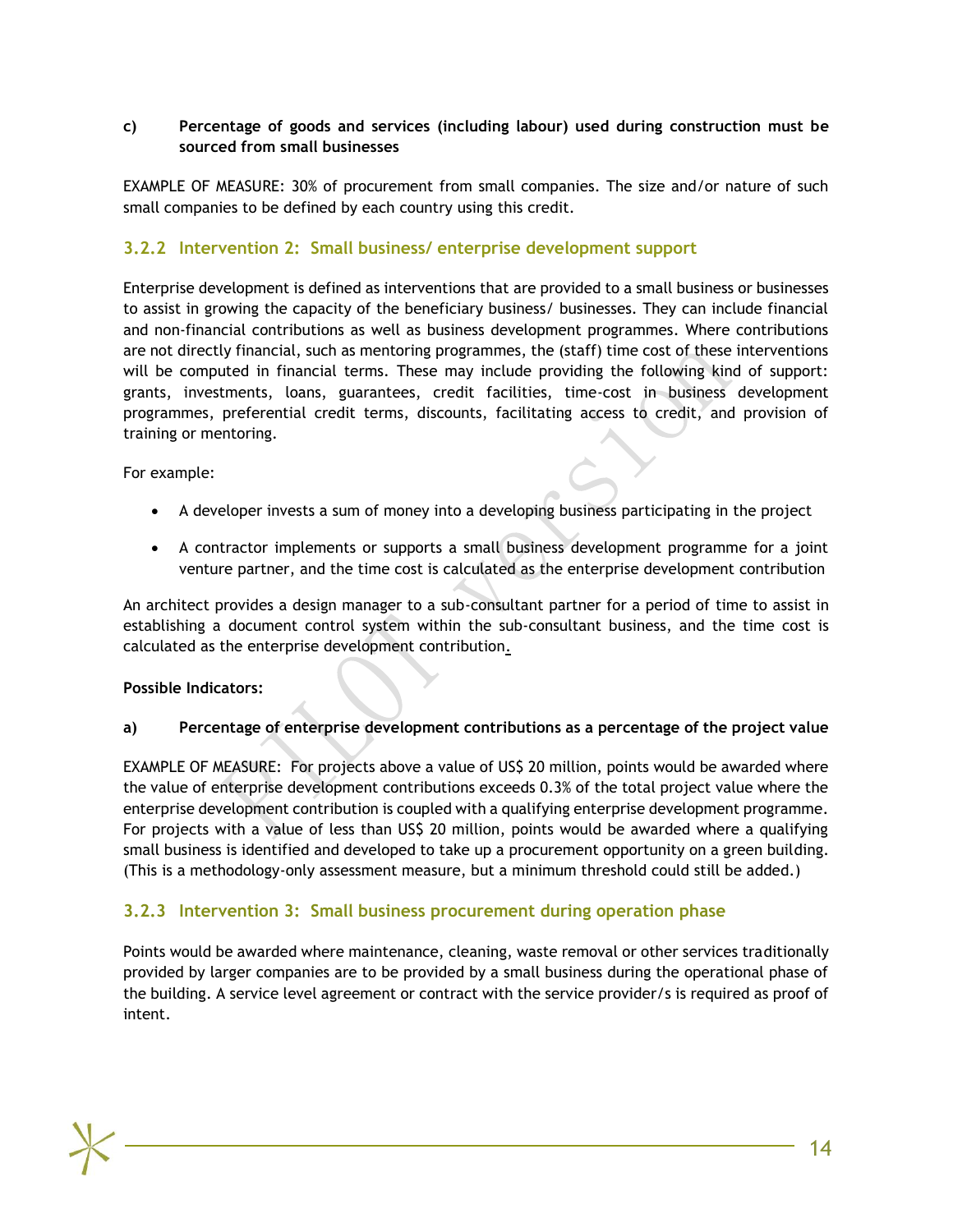| Size       | Permanent<br>employees less than | Annual turnover<br>(in US Dollars) | Total gross fixed asset value (fixed<br>property excluded) (in US Dollars) |
|------------|----------------------------------|------------------------------------|----------------------------------------------------------------------------|
| Medium     | 200                              | 2,200,000                          | 440,000                                                                    |
| Small      | 50                               | 550,000                            | 110,000                                                                    |
| Very Small | 20                               | 220,000                            | 44,000                                                                     |
| Micro      | 5                                | 16,000                             | 11,000                                                                     |

Categories of small businesses could be defined as follows, or with other more relevant thresholds:

#### **Possible Indicators:**

#### **a) Percentage of total services during building operation phase procured from smaller local companies**

EXAMPLE OF MEASURE: 50% of operation phase services are from small businesses (to be defined in each country context).

## **3.3 Background**

<span id="page-16-0"></span>It is estimated<sup>2</sup> that the proportion of people living in developing regions on less than US\$1.25 per day at 23.5% of the world's population. Employment has a direct economic benefit for the individual person and dependants of the person employed. The UN MDG Report of 2012 identifies employment as an important tool in reducing poverty and hunger. Therefore encouraging interventions that maximise employment will have a large socio-economic impact. Linked to employment creation is the development of businesses. As businesses grow, more sustainable employment is created. If informal businesses can be developed into formal businesses, the employment opportunity becomes less vulnerable. The UN MDG Report of 2012 cites the progress in the decrease of vulnerable employment as slow. The formal businesses involved in green building projects create opportunities for less formal businesses to participate in the project through procurement opportunities, sub-contracting and joint ventures. Through these relationships formal businesses have the opportunity to stimulate the growth of less formal businesses which participate in the project through various interventions such as procurement of local goods and services, development of local economy to provide previously imported goods and services, financial investment; capacity building, developing key employees and managers; and supporting less formal businesses to adopt relevant formal business systems for greater efficiency and profitability.

l <sup>2</sup> World Bank publication 'Millennium Development Goals Report 2012' page 7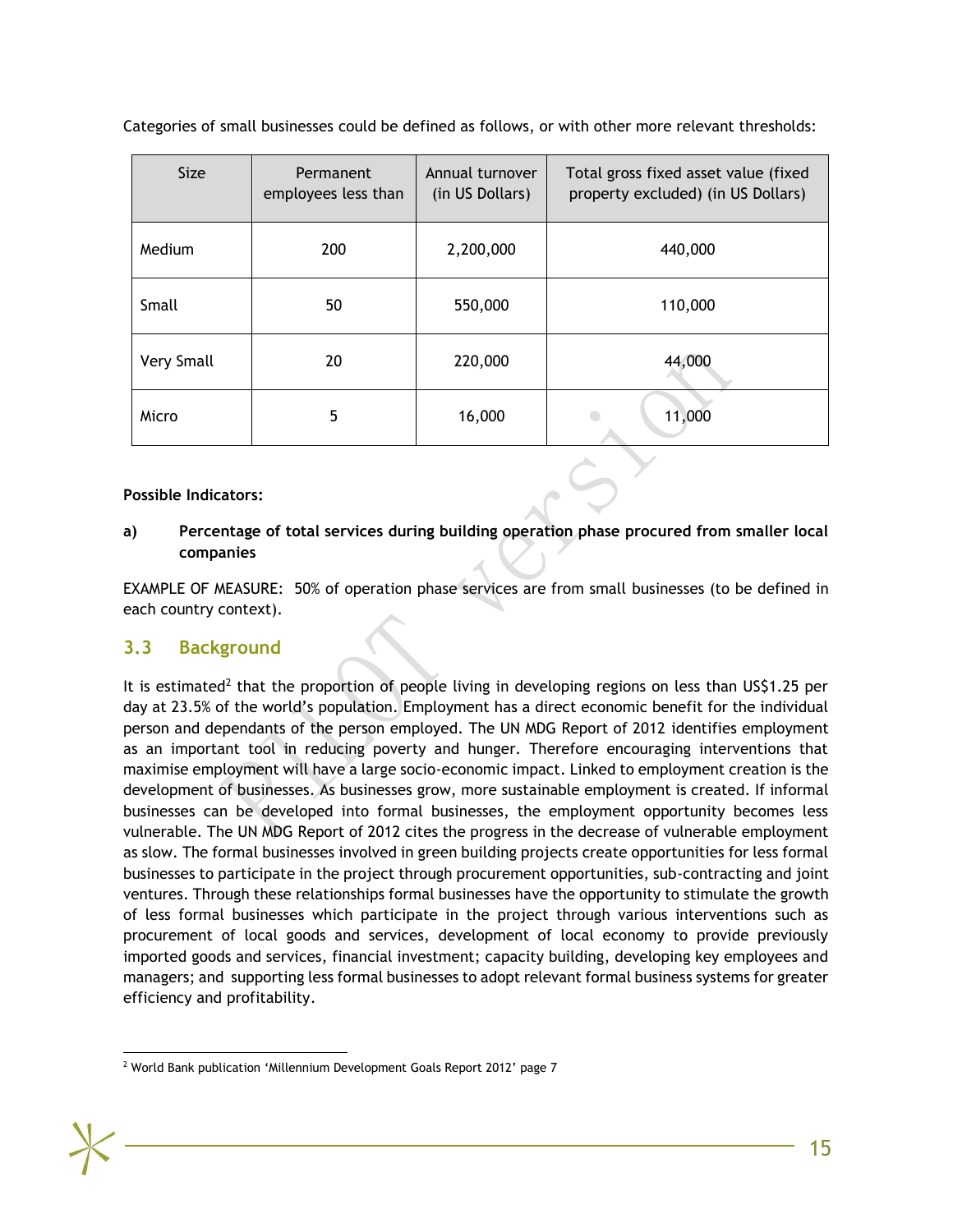# **4. Proposed credits for Education and skills development**

# **4.1 Education and Skills Development**

<span id="page-17-1"></span><span id="page-17-0"></span>**Aim of Credit:** To increase the education and skills development of employed people in the categories of unskilled, semi-skilled, skilled, supervisory, technical and professional who are part of the design and construction project.

## **4.1.1 Intervention 1: Percentage project expenditure on education and skills development programmes**

Beneficiaries would typically be labourers, artisans, technicians and young professionals associated with the project in some way – including project employees, sub-contractors and suppliers. The nature, quality and quantity of training should be defined by each country.

A list of interventions which would qualify as skills development interventions would be provided, and this would be likely to include a range such as: skills training programmes; adult basic education (literacy and numeracy level); provision of experiential training; learnerships / apprenticeships, internships and mentorship programmes. The skills development might include formal or informal instruction, at an institution or in the workplace, and include theoretical knowledge or practical learning.

Some countries may want to specify some specific skills that should be invested in (either stipulated or only encouraged) e.g. scarce skills needed in that country, and skills related to traditional design or construction methods which are important for cultural heritage preservation and promotion.

There are some indicators which are related simply to expenditure, and some which look at the outcomes of that expenditure. A country might choose one of these options, or opt for some kind of combination of both of these (as South Africa has done).

#### **Possible Indicators:**

#### **a) Value of spending on training as a percentage of the project cost (total expenditure)**

EXAMPLE OF MEASURE: Expenditure on education and skills development exceeds a minimum of 3% of the project wage bill. Mentorship time would be converted to hourly rates for staff time spent as part of the calculation (e.g. Mentor's time, and time of person being mentored), but no more than 30% of cost may be from mentorship. Furthermore, no less than 70% of the cost should be spent on lower skilled staff (i.e. up to artisan level).

#### **b) Outcomes of training expenditure and skills development are demonstrated**

EXAMPLE OF MEASURE: The skills/education level of staff on the project is recorded at the beginning of a project, and then at the end of the project, with the achievement during the project recorded. Each relevant member of construction staff should leave the project with an improved skills or basic education level.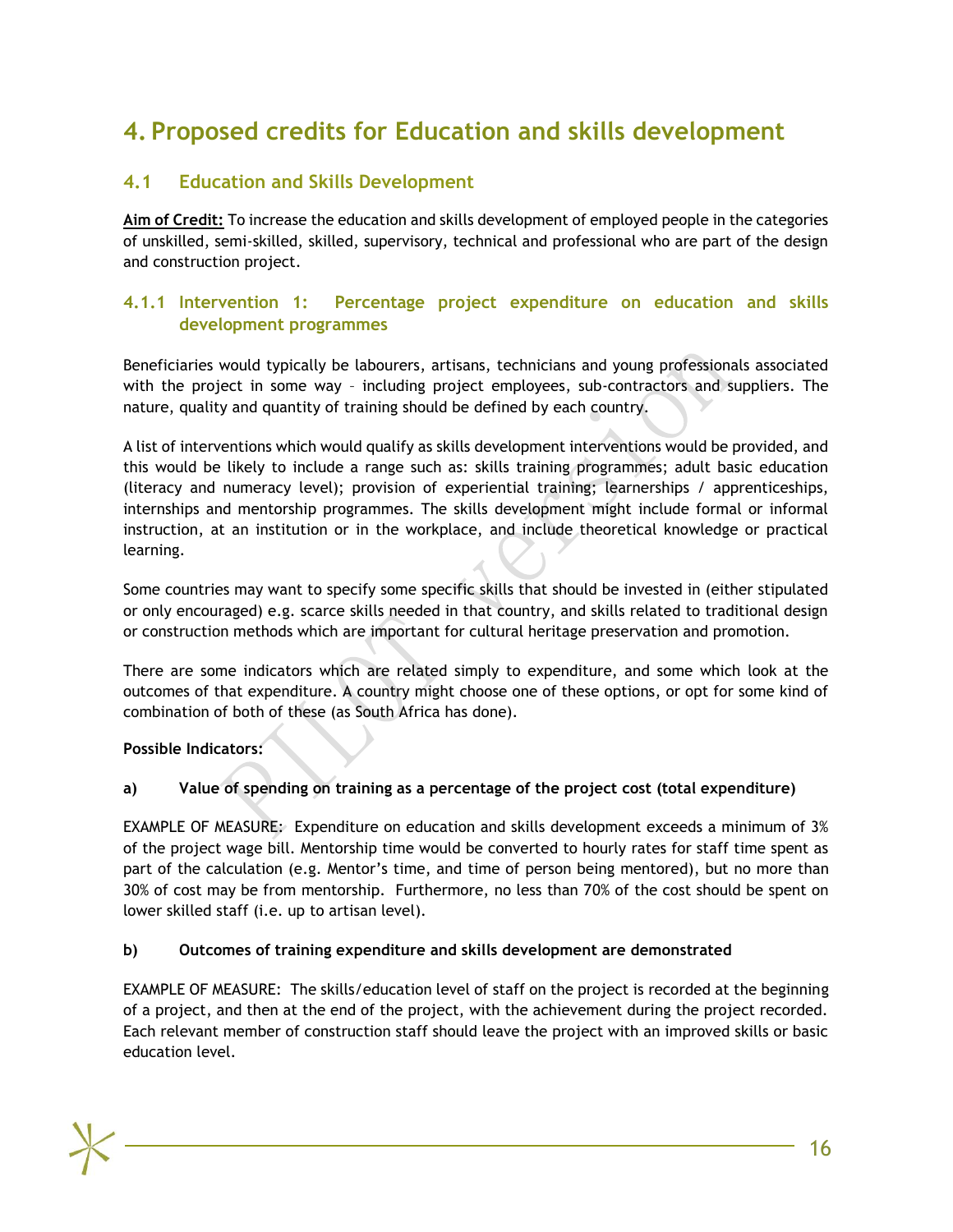#### **c) Percentage of staff on the project trained.**

EXAMPLE OF MEASURE: A minimum of 25%. The nature, quality and quantity of training which qualifies would have to be defined e.g. 40 hours of training as a minimum.

#### **d) Total number of hours that staff on the project have been trained**

EXAMPLE OF MEASURE: A minimum of 40 hours per project staff member, on average. The nature, quality and quantity of training which qualifies would have to be defined.

# **4.2 Background**

<span id="page-18-0"></span>Although the focus for the green building industry will be on training that is employment related, adult numeracy and literacy training will also be considered. Interventions will include training, skills development, management development programmes, performance management, and career development.

Relevant training and career development increases the earning potential of the recipient and will have a direct socio-economic impact on employability and income generating capacity. With a global shortage of skills in the construction sector, especially in developing countries, the inclusion of this element in the socio-economic priorities is critical.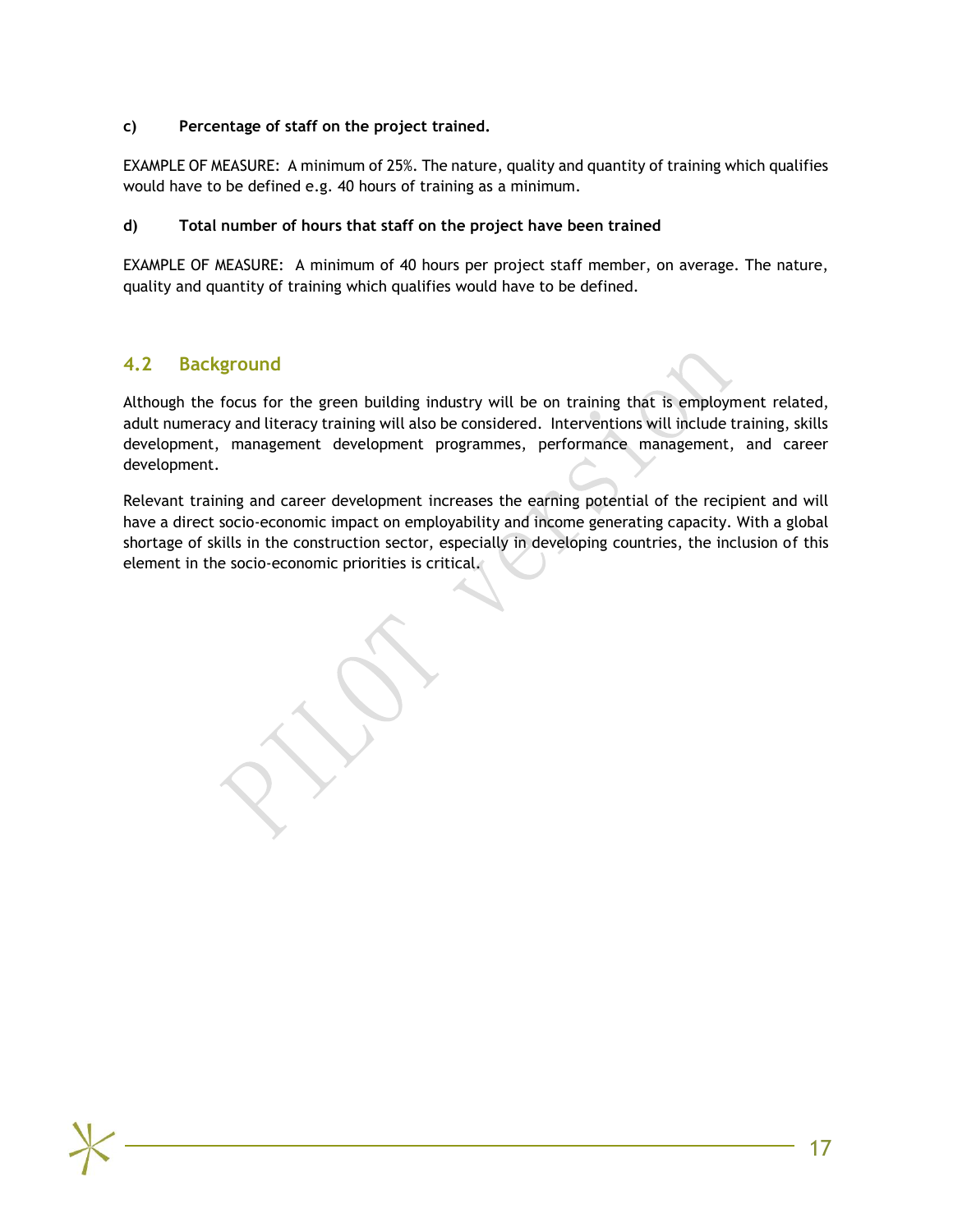# **5. Proposed credits for Equality**

# **5.1 Equity of Access to Employment**

<span id="page-19-1"></span><span id="page-19-0"></span>**Aim of Credit:** To reward initiatives that improve access to the employment market for women and other marginalised/ disadvantaged groups for the design and construction phases of (green) building projects.

# **5.1.1 Intervention 1: Minimum percentage employment of disadvantaged or marginalised groups**

Preferential appointment of gender and / or other marginalised or disadvantaged individuals / groups during construction as identified for each country or region, broken down into the following example of key categories: (1) Gender (2) Race (3) Disability (4) Social status.

Targets are to be determined by each country. It will depend on factors such as whether the disadvantaged groups are in the minority or in the majority and also whether there are national targets set for companies and public organisations and over what kind of timeframe (e.g. progressive increase in targets over 15 years), and what can be applied to short-term building projects.

This would be related to any existing country-specific legislation.

#### **Possible Indicators:**

**a) Appointment of women as a percentage of people employed on the design and construction teams**

EXAMPLE OF MEASURE: 20% women as part of the design team, and 5% women as part of the construction team. Proof of contracts with the design team for the project, which contain specific reference to members of the team who are female gender, their names and confirmation of their availability for the duration of the project. Higher level of achievement could warrant more points.

#### **b) Marginalised or disadvantaged persons employed on the project, as a percentage of total number of employees**

#### EXAMPLE OF MEASURE:

In countries where the marginalised or disadvantaged people are in the MINORITY, the following kind of thresholds could apply for the first 5 years:

- If disadvantaged people make up  $3-5$  % of total employees = 1 point
- If disadvantaged are 5.1 7% of total = 2 points
- $\bullet$  If disadvantaged are 8% and above = 3 points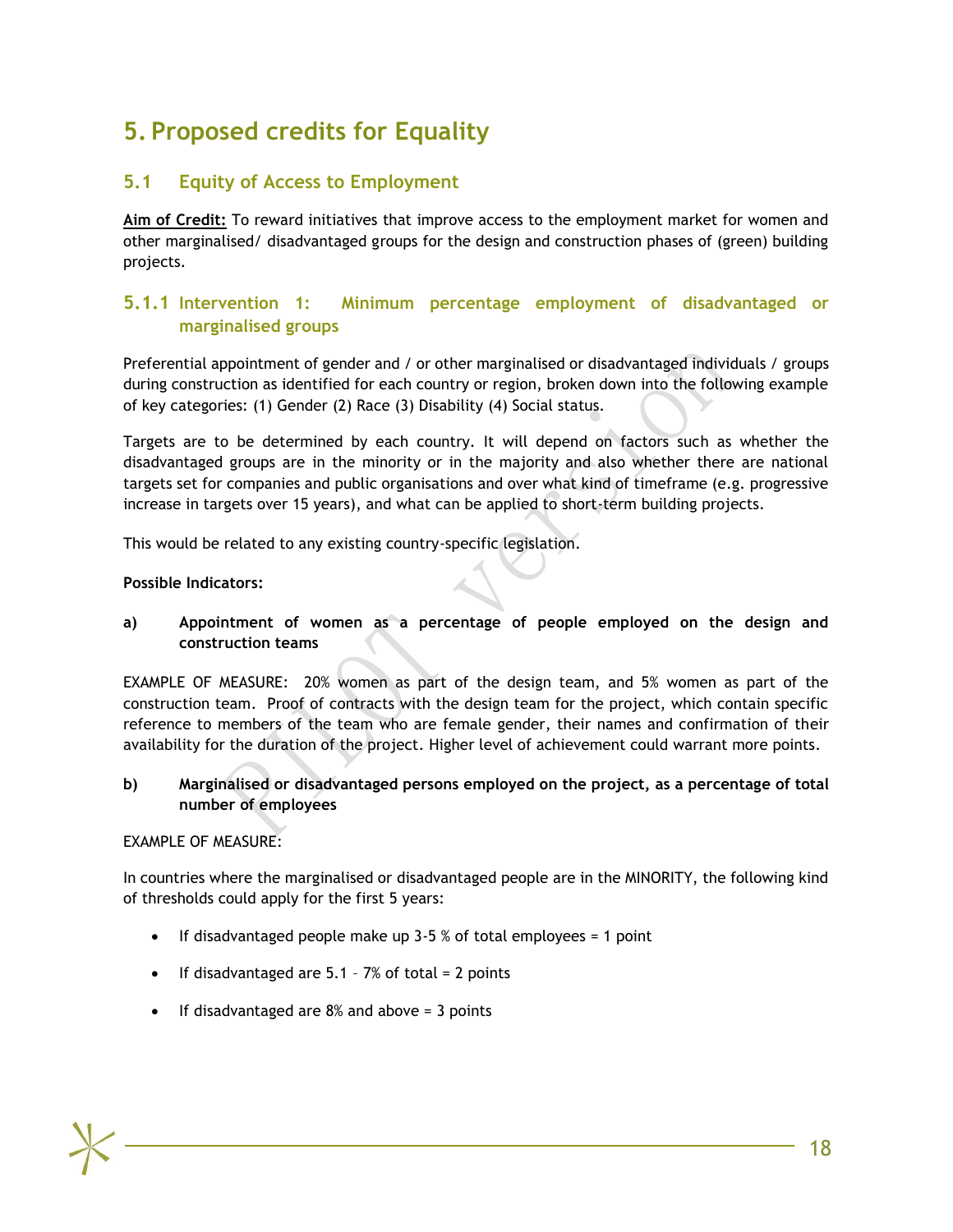In countries where the marginalised or disadvantaged people are in the MAJORITY, the following kind of thresholds could apply for the first 5 years:

- If disadvantaged people make up 50% of total employees = 1 point
- If disadvantaged are 51- 60% of total = 2 points
- If disadvantaged are  $61-70\%$  of total = 3 points

NOTE: Countries may have their own priorities and legislation or policy relating to redressing inequalities, and targets or thresholds for this can be developed in relation to these.

# **5.2 Access to Affordable Housing**

**Aim of Credit:** The provision of some affordable housing options in residential housing developments.

#### <span id="page-20-0"></span>**5.2.1 Intervention 1: Inclusion of a portion of housing that is deemed to be "affordable"**

Design and construction of residential housing developments that include a portion of housing that is deemed to be 'affordable', according to an agreed definition or standard/s in that country- based on context and which income-groups are to be targeted. For example in South Africa the proposal is to cover both very low income groups which qualify for government housing subsidies as well as those who have slightly higher incomes but still need 'social' or affordable housing options. The upper price limit of 'affordable' units proposed for Green Star SA is therefore currently set at an equivalent of US\$ 70,000, or rental value of less than US\$ 700.

Note: This credit would typically only be applicable for multi-unit residential housing developments, or in some cases perhaps mixed use developments which include a significant residential component. A range of ownership and management options from fully-bonded, rent-to-purchase or rent only can be included.

**Possible Indicators:**

**a) Use the Simpson Diversity Index<sup>3</sup> to determine the diversity factor of housing / accommodation in a development**

EXAMPLE OF MEASURE: A Diversity Index score of 0.5 or above (indicating high diversity level).

NOTE: The Simpson Diversity Index, as used in the American LEED ND rating system credit, has been considered as an option for South Africa. It has strong potential as a possible credit, but was found to me more applicable for community/ neighbourhood scale developments and would probably have to have a cost dimension added to become relevant for developing countries. Only including different size units means that there is a risk of a situation where expensive bachelor units could be on offer rather than affordable accommodation.

l <sup>3</sup> As per the LEED ND (neighbourhood) Housing Diversity Credit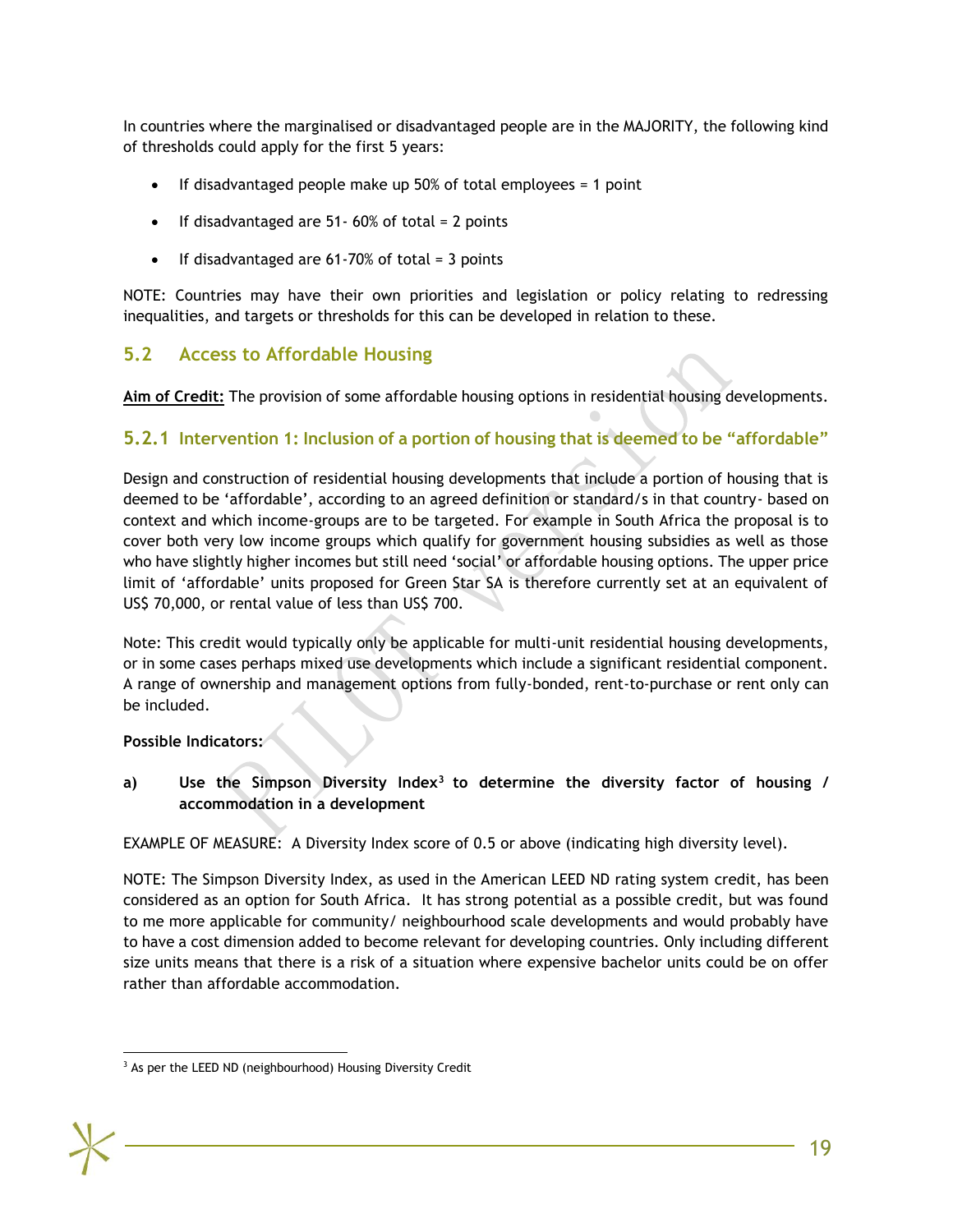#### **b) Include a percentage of "affordable units" in the development at a reduced cost**

EXAMPLE OF MEASURE: A certain percentage, such as 10% of units in a development should be rented out by the developer (in order to prevent investors purchasing many of the 'affordable' units) at a value of no more than a percentage such as 25% of the average value of a unit in the development. This may often mean that these units would be very small (perhaps a third of the typical size) and developed with somewhat less high-end finishes to balance out the high cost of services that must be provided by the developer.

#### **c) Include a percentage of "affordable units" in the development, at a specified threshold of cost per unit**

EXAMPLE OF MEASURE: A certain percentage, such as 10% of units in a development should be below a certain purchase or rental value (based on country-specific conditions or policies).

# **5.2.2 Intervention 2: Inclusion of some accommodation units for low-income workers during the operation phase**

Provision of additional units (based on number of units) of two-person accommodation or sleep-over facilities are provided on site for operational staff such as domestic workers, cleaners, landscaping, security or maintenance staff that typically have to travel far from home or be present at the building outside/ beyond traditional business hours. Such units would be rented at a nominal rate only, which would be considered 'affordable' for this level of income, and the bulk of development cost could be recovered from levies on other units in the building (cross subsidy).

#### **Possible Indicators:**

**a) Provide a percentage of additional units (based on total number of units) of two-person accommodation or sleep-over facilities on site for low-income operational staff**

EXAMPLE OF MEASURE: At least 10% of the development's total units to be allocated as two-person accommodation or sleep-over facilities for low-income operational staff. For such units at least  $16m^2$ of space allocation per two-person unit should be allowed for, and each unit may not accommodate more than 2 persons. (Not meant as family accommodation, and to prevent over-crowding conditions).

# **5.3 Equal Access for People with Disabilities, the Elderly and Infirm**

**Aim of Credit:** The provision of access and facilities within the building for the elderly, infirm and people with disabilities.

# <span id="page-21-0"></span>**5.3.1 Intervention 2: Excellence (above legal compliance) in provision of dignified access for all people**

Building design that promotes dignified access for all persons, in particular easy and effective access and facilities within the building for the elderly, infirm and people with disabilities.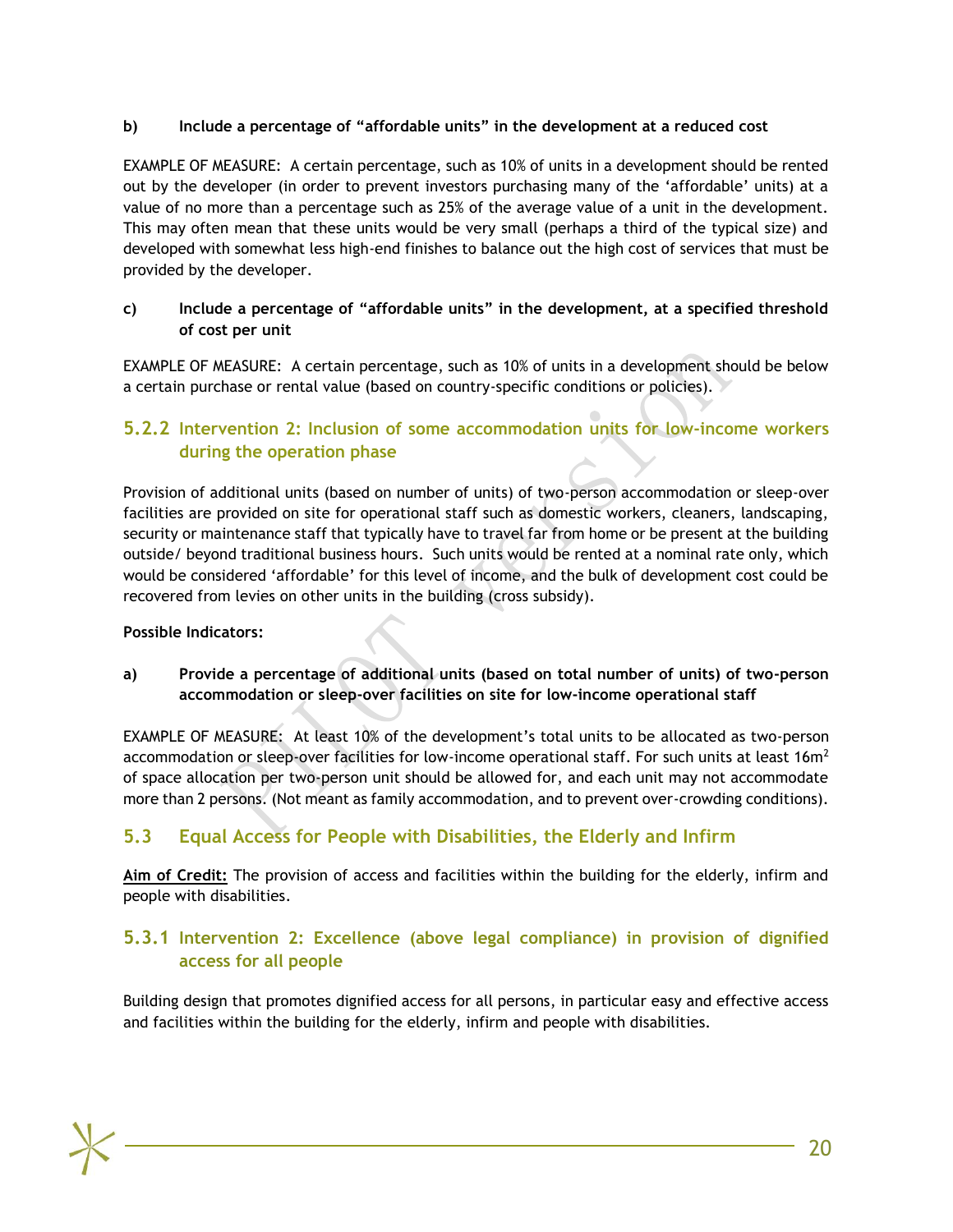Design components of the building provided according to legislation requirement for the relevant country or international best practice design standards for access for disabled, elderly and infirm people - whichever represents the higher set of standards. Many countries do have design standards for disability access, but it's not clear if this can be exceeded in a way where achieving a higher level can be rewarded (e.g. more points for doing more). It might be that there is only 1 point available for this factor, if the international best practice is achieved and no point if it is not achieved.

Compliance with in-country accessibility standards must be complied with, or in its absence an internationally accepted accessibility standard complied with. E.g. the ISO (the International Organization for Standardization) standards<sup>4</sup> 11.180: Aids for disabled or handicapped persons<sup>5</sup> can be used as a base standard. Interventions above and beyond in-country standards can be rewarded with additional points.

Note: Rating systems may not want to reward projects for achieving what may already be legally required in that country. Some countries might decide that this is not a critical credit to include in terms of a poverty alleviation objective, or they may include it for broader development objectives.

#### **Possible Indicators:**

**a) Compliance with in-country accessibility standards for buildings, or accepted international standards (whichever is the higher standard)**

EXAMPLE OF MEASURE: Conditional or compulsory base achievement would be adherence to the chosen standard, with additional points awarded for interventions above and beyond the chosen standard (if there are such higher standards).

## **5.4 Background**

<span id="page-22-0"></span>Millions of people around the world experience discrimination based on their personal characteristics as listed below without regard for their skills and capabilities. This discrimination takes the form of being denied access to employment; certain occupations; education; training or receiving lower wages. Discrimination denies access to economic benefit based on merit and inhibits their opportunity to develop to their full potential. Freedom from discrimination is a fundamental human right and equality in the workplace leads to a better quality, more diverse workforce and has significant economic benefits. Some of these benefits include a fairer distribution of profit, greater social stability and broader public support for further economic development. This theme is intended to foster equality in employment-related areas which could include recruitment and promotion; equal remuneration; training and employment conditions.

<sup>5</sup> [http://www.iso.org/iso/home/store/catalogue\\_ics/catalogue\\_ics\\_browse.htm?ICS1=11&ICS2=180](http://www.iso.org/iso/home/store/catalogue_ics/catalogue_ics_browse.htm?ICS1=11&ICS2=180)



l

<sup>4</sup> [http://www.iso.org/iso/iso\\_iec\\_guide\\_71\\_2001.pdf](http://www.iso.org/iso/iso_iec_guide_71_2001.pdf) /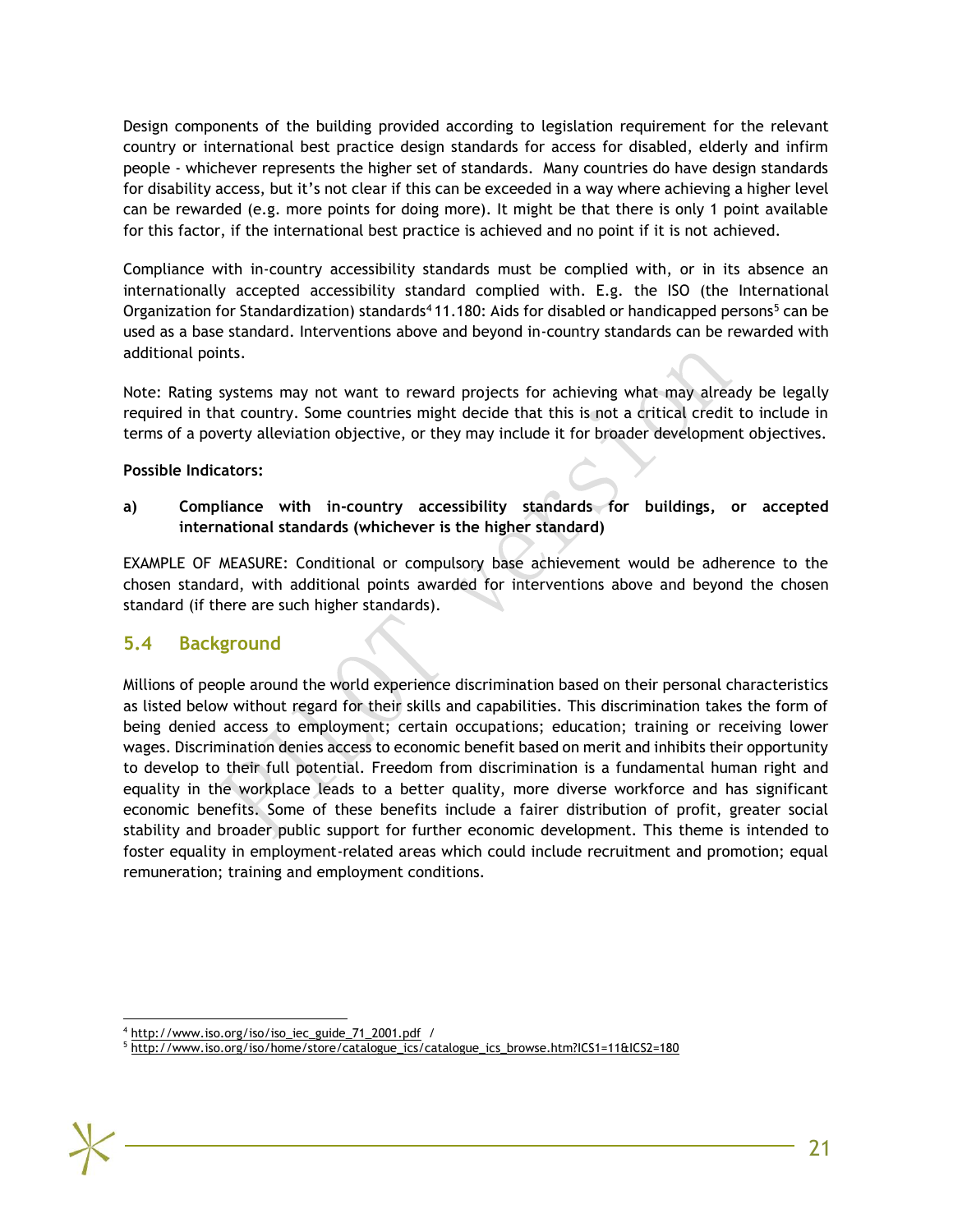The personal characteristics that could be included as selected priorities are likely to be chosen from the following range<sup>6</sup>:

- **Gender<sup>7</sup>** : male, female or transsexual
- **Race**: includes race, appearance, ethnic origin and indigenous origin
- **•** Disability<sup>8</sup>: includes people with physical, intellectual, learning, cognitive or emotional disabilities and a range of medical conditions, and the elderly
- **Social Status:** includes social standing, class or economic status or means
- **Sexual orientation**: includes gay, lesbian, bisexual and heterosexual
- **Religion**: means religious belief, background, outlook or none
- **Age**: refers to all persons of employable age from youth to retirement age
- **Civil status**: includes single, married, separated, divorced, widowed people, civil partners

6 International Finance Corporation (IFC) Standard 2 and International Labour Organisation (ILO) standards on equality at work

l

 $<sup>7</sup>$  Goal 3 of the Millennium Development Goals (MDGs)- "Promote gender equality and empower women"</sup>

<sup>8</sup> The United Nations (UN) Convention on the Rights of Persons with Disabilities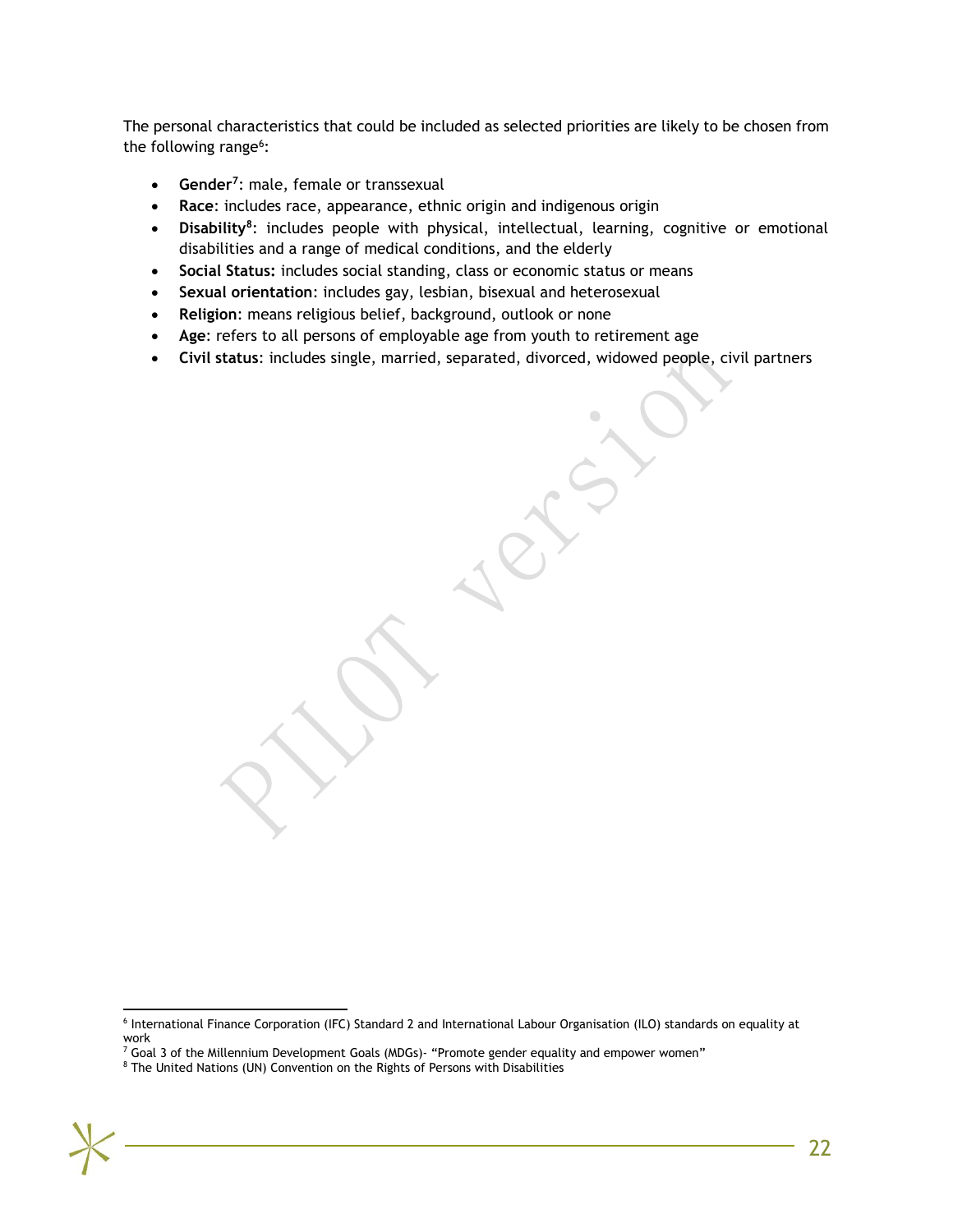# **6. Proposed credits Health and Safety**

# **6.1 Occupational Health and Safety**

<span id="page-24-0"></span>**Aim of Credit:** Reward excellence in occupational health and safety performance during design, construction and operations of buildings.

# <span id="page-24-1"></span>**6.1.1 Intervention 1: Improvement of occupational health and safety practices and results**

#### **Possible Indicators:**

**a) Production and implementation of an occupational health and safety plan** for the building project that complies with current country-specific legislation or international best practice (whichever is higher) as a minimum. This would include common prevention measures such as regular health and safety briefings held with project employees, providing employees with personal protective equipment, and also the ongoing monitoring and recording all accident events that occur.

EXAMPLE OF MEASURE: An independent health and safety agent, consultant or inspector confirms in a written report that country-specific legislation or an international 'best practice' had been complied with or not. Some countries also have different grades of achievement, which could be linked to rewarding additional points.

**b) Conducting a 'design hazard identification risk assessment'<sup>9</sup> (HIRA).** The HIRA would be conducted by the design team and contractor for the project during the design phase in order to amend design components that are unsafe to build and maintain, or put in place measures for prevention of incidents regarding identified dangerous components in the construction of the building.

Note: HIRA is mandatory and well developed in the UK (see reference link), and it is also now mandatory in other countries too e.g. South Africa.

EXAMPLE OF MEASURE: An independent health and safety agent, consultant or inspector confirms in a written report that the design HIRA has been conducted, and the majority of risks associated with the construction as well as the maintenance of the building have been averted.

l

<sup>&</sup>lt;sup>9</sup> [www.ice.org.uk/ICE.../Design-Risk-Management-APS-17-10-11.pdf o](http://www.ice.org.uk/ICE.../Design-Risk-Management-APS-17-10-11.pdf)r [http://www.cskills.org/uploads/CDM\\_Designers4web\\_07\\_tcm17-4643.pdf](http://www.cskills.org/uploads/CDM_Designers4web_07_tcm17-4643.pdf)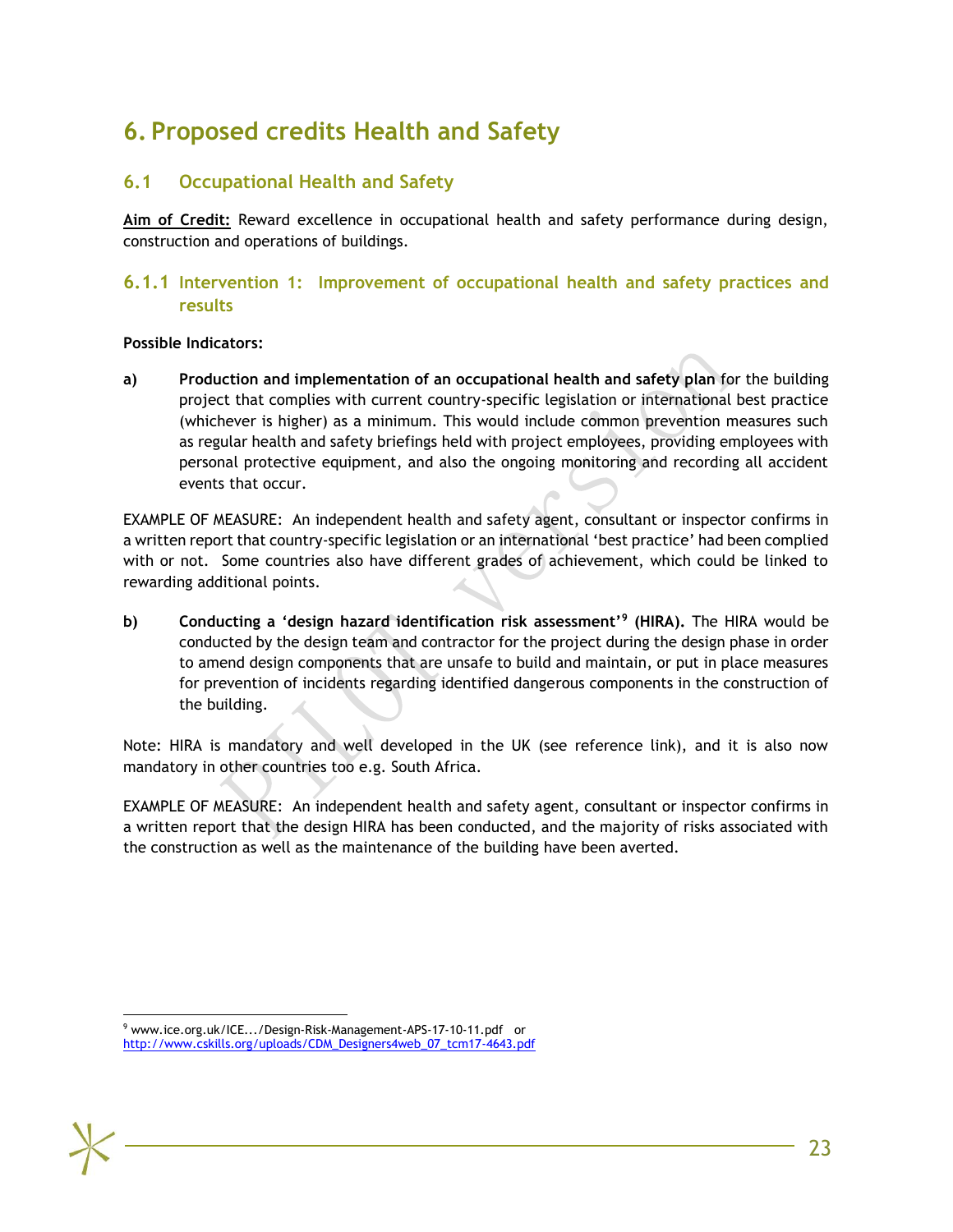#### **c) Achieving a certain 'disabling injury frequency' rate**

EXAMPLE OF MEASURE: A rate of no more than 0.4 disabling injuries per 200,000 hours worked. (This represents the top 10% of achievement in a country such as South Africa). Where possible to measure or assess against agreed industry norms, projects can be rewarded for exceeding the industry norms for health and safety performance. In these cases an independent report would be submitted as proof.

#### **d) Provide construction worker accommodation according to standards e.g. IFC guidelines**

Where accommodation for construction workers are required or provided for the project (typically developments in rural areas, and sometimes called 'labour camps'), this accommodation must be designed, constructed and operated according to a relevant national or international standard.

EXAMPLE OF MEASURE: Compliance with the International Finance Corporation (IFC) and European Bank for Reconstruction and Development's guidelines for construction worker accommodation<sup>10</sup>.

Note: This indicator has been added into the Health and Safety credit in this Framework, but it may well fit better elsewhere or as a stand-alone credit in countries where worker accommodation is a common feature.

# **6.1.2 Intervention 2: General health awareness and disease risk control**

The aim of this intervention is to foster health awareness, prevention measures and implementation of programmes for disease risk control amongst people involved in the design and construction of the building project. It would further implement interventions / programmes that enhance health awareness and behavioural change towards disease risk control. For example provision of HIV/AIDS training for construction employees, or mosquito nets for project employees and their families where projects are in malaria areas. Each country to determine its own health and disease risk priorities.

#### **Possible Indicators:**

**a) Expenditure on health awareness and disease risk control interventions/ programmes as a percentage of total project cost.** As with other credits, targets and achievement measures would be set by each country to relate to their specific conditions.

l <sup>10</sup> The International Finance Corporation and European Bank for Reconstruction and Development, 2009, "Workers'

accommodation: processes and standards - A guidance note by IFC and the EBRD". Available online at: http://www1.ifc.org/wps/wcm/connect/9839db00488557d1bdfcff6a6515bb18/workers\_accomodation.pdf?MOD=AJPERES&CA

CHEID=9839db00488557d1bdfcff6a6515bb18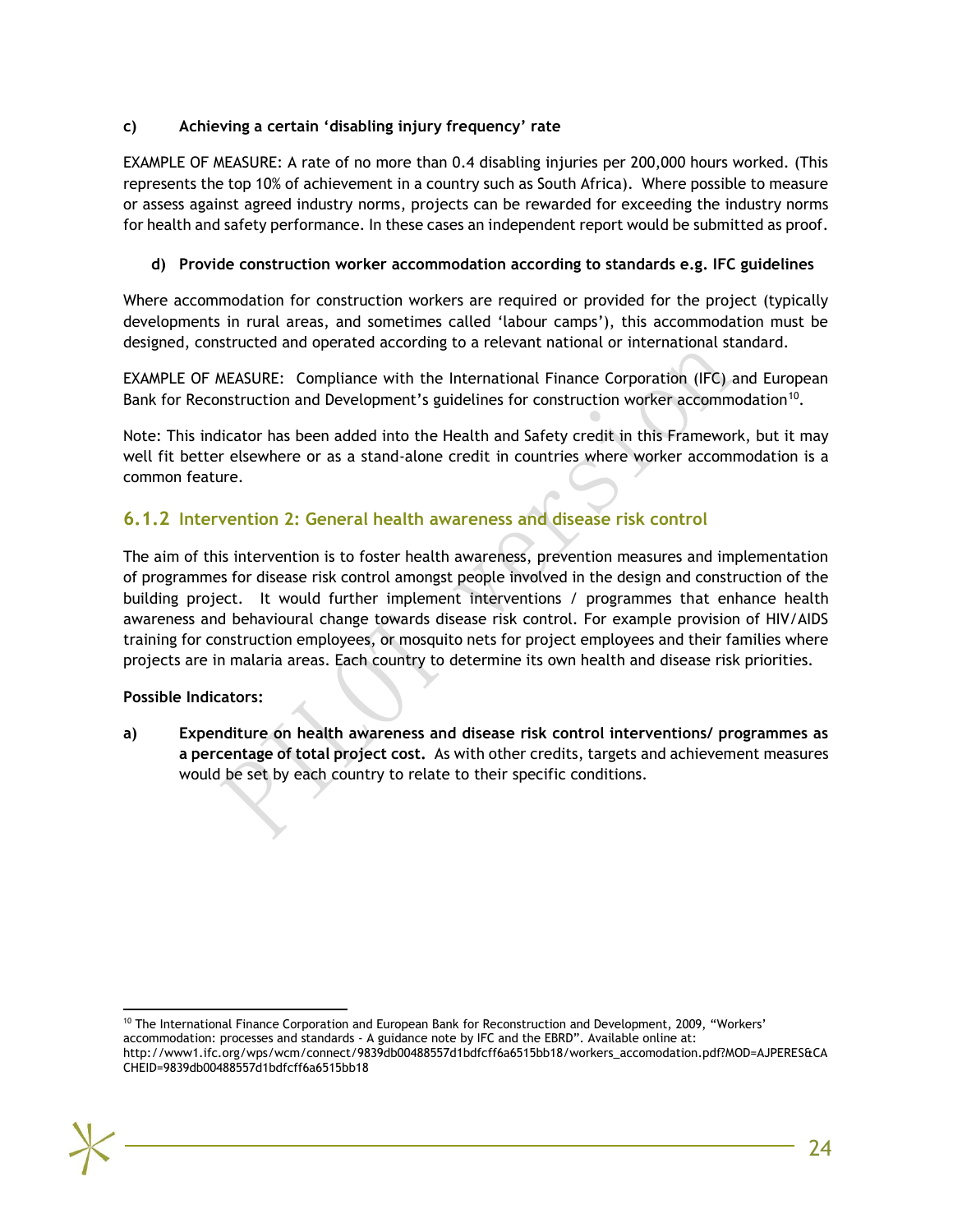EXAMPLE OF MEASURE*:* For commercial buildings, rating measures could be something like the following:

- Spending  $0.25 0.4\%$  of project value = 1 point
- Spending  $0.41 0.5% = 2$  points
- Spending 0.6 and above  $=$  3 points

Note: The "payback" for this credit (for projects) would be less lost time due to illness, and greater productivity.

**a) Conducting full medical screening tests for all project/ construction employees** at least once per annum or once during the construction phase at the beginning of the project (if the project duration is less than one year).

EXAMPLE OF MEASURE: Spending at least US\$ 60 per person on accredited medical screening. Some countries might also want to specify some level of spending on medical treatment for those people who are diagnosed with treatable illnesses, depending on what kind of national medical/ health care system and/ or corporate medical aid programmes are in place.

**b) Conduct a health and safety program focused on safety training and health interventions in employees' homes**

The program will include:

- An assessment of the H&S and primary health practices of a sample group of construction employees of the project at their place of residence, at the beginning of the construction phase.
- The production and implementation of an awareness training program that seeks to improve the H&S practice and primary health awareness of employees in their homes.

EXAMPLE OF MEASURE: As part of Corporate Social Investment (CSI) contribution, spend at least 0.05% of the project value on the programme.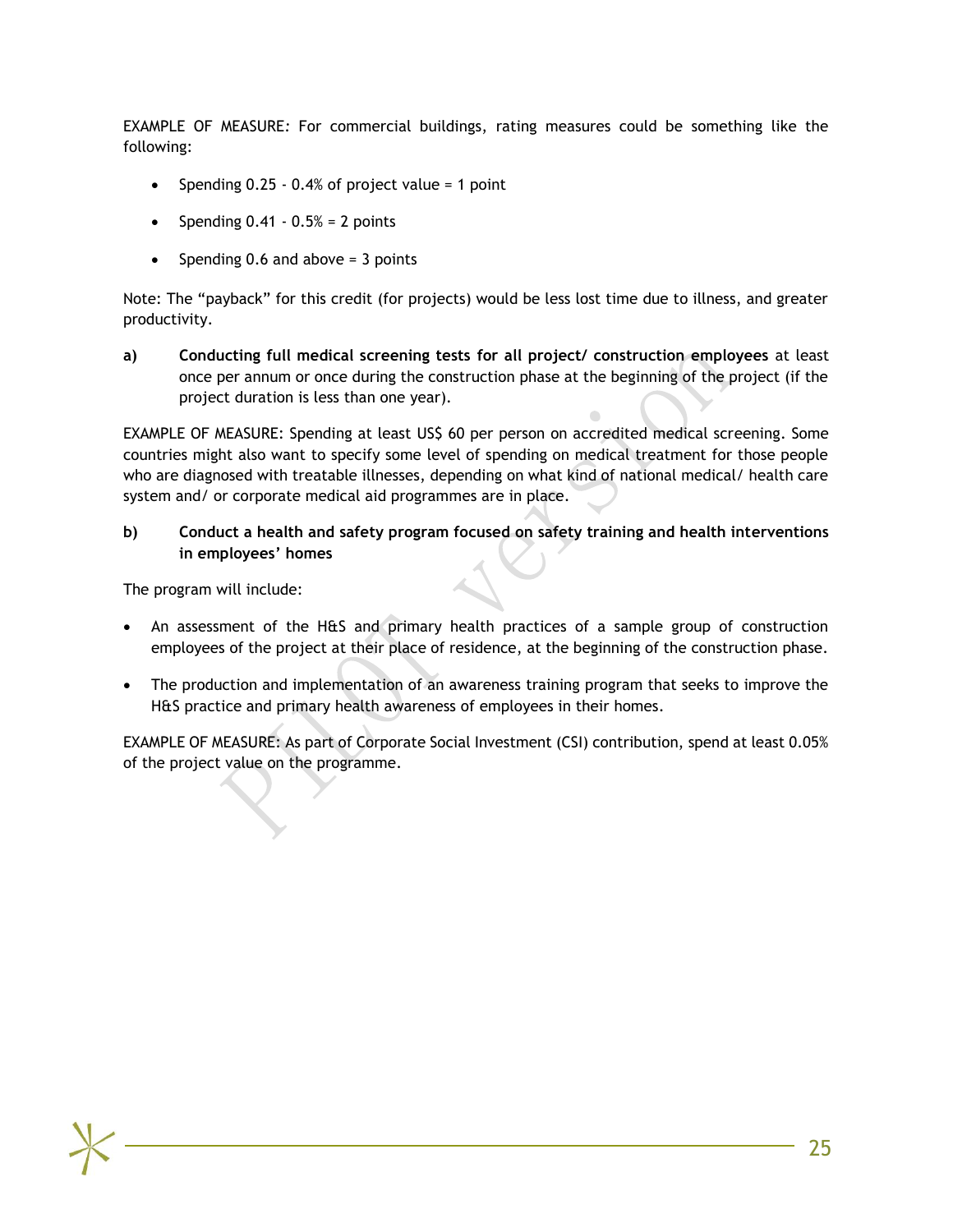# **6.2 Background**

<span id="page-27-0"></span>There is a concerning lack of safety systems, procedures and adherence in the construction industry in developing countries, with a resulting high number of fatality and accident rates (approximately five times higher than that of developed countries)<sup>v</sup>. Diseases such as HIV / Aids and Malaria (in Sub-Saharan Africa) cause significant lost workdays due to absenteeism and productivity decreases, and generally reduce people's ability to be able to work or find work if they are unemployed. According to the International Labour Organization<sup>11</sup> (ILO) and the World Health Organization<sup>12</sup> (WHO), health and safety at work is aimed at the promotion and maintenance of the highest degree of physical, mental and social well-being of workers in all occupations; the prevention among workers of leaving work due to health problems caused by their working conditions; the protection of workers in their employment from risks resulting from factors adverse to health; the placing and maintenance of the worker in an occupational environment adapted to his or her physiological and psychological capabilities. The inclusion of this priority will motivate developers and project owners to recognize their responsibility to ensuring that the protection of human life and the safety, health, and wellbeing of workers, customers, building users and neighbouring communities is among the primary considerations in their business practices, operations, or development.

l <sup>11</sup> ILO guidelines ILO-OSH-2001

<sup>&</sup>lt;sup>12</sup> WHO guidelines as well as IFC Performance Standard 4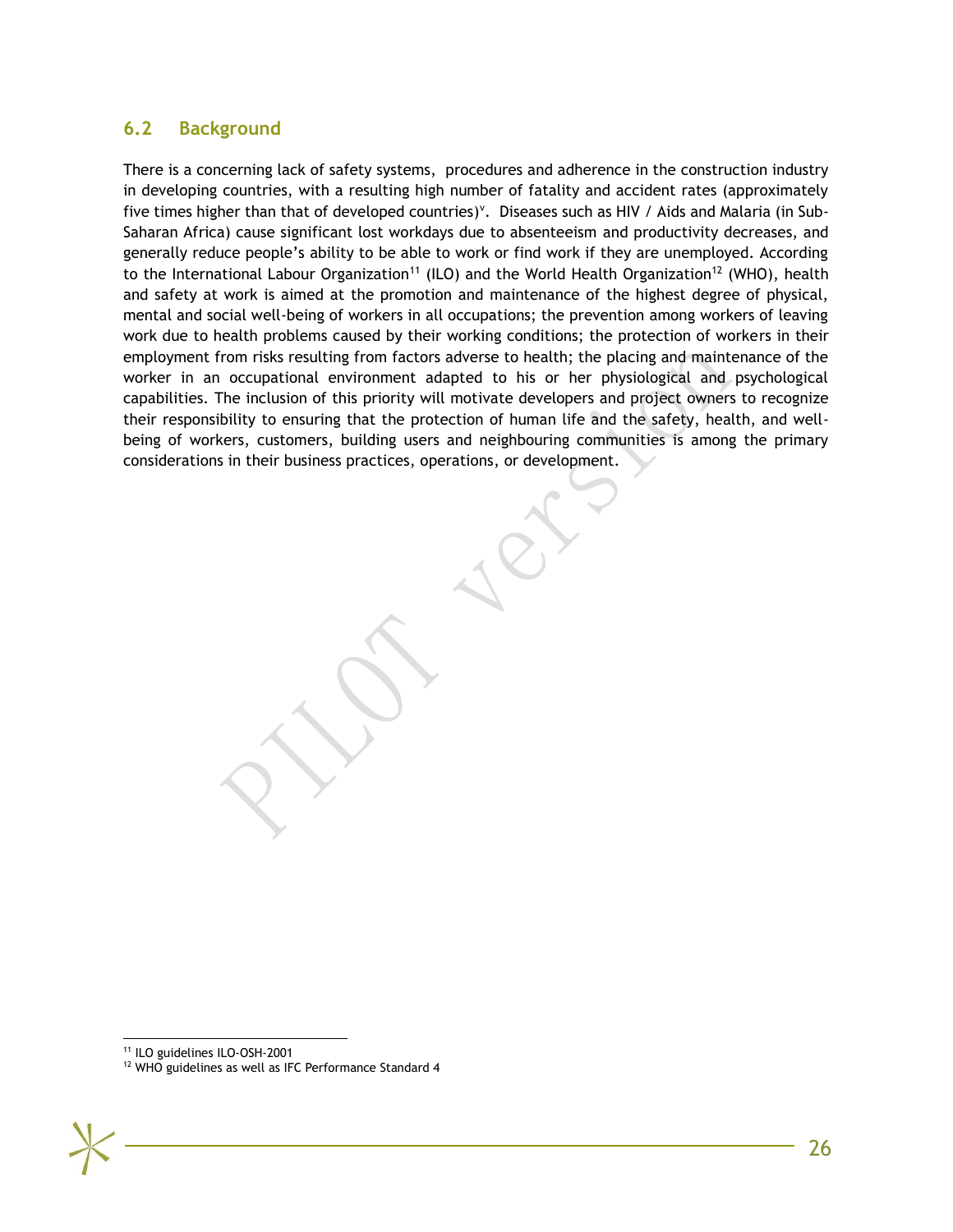# **7. Proposed credits Community Engagement and Benefit**

## **7.1 Community Benefit**

<span id="page-28-1"></span><span id="page-28-0"></span>**Aim of Credit:** To encourage and recognise developments that provide a community facility/ facilities responding to the socio-economic needs and issues of identified communities and contributing as a "public good<sup>13</sup>", and/or which engage with relevant communities and stakeholders on the overall purpose and design of the building as well.

## **7.1.1 Intervention 1: Conduct stakeholder engagement and/or a community needs assessment**

These indicators are an attempt to provide some ideas for what is generally an undertaking which is difficult to measure.

#### **Possible Indicators:**

**a) Conducting a needs assessment in consultation with the identified community,** or conducting a "community assets assessment" (which includes skills and materials/ resources) using what is called an 'asset based community development' (ABCD<sup>14</sup>) methodology. As part of the needs / assets assessment, the relevant local government authority's development plans and/or similar spatial planning documents should be considered, as these documents often outline the implementation plan for projects already identified in higher level documents.

EXAMPLE OF MEASURE: The project submits a (perhaps independent) report to demonstrate that they have conducted the needs assessment, according to a 'best practice' methodology. The IFC publication "Investing in People: Sustaining Communities through Improved Business Practice15" provides a recommended methodology for community needs assessment. The 'asset based community development' (ABCD16) methodology is also an alternative to consider using (particularly for more rural applications).

Note: This is a methodology-based approach, and there is no metric or threshold involved as a measure or for credit assessment.

**b) Community consultation and stakeholder engagement undertaken with regard to the building as a whole.** There may be some requirement for this in many countries already. It is considered to be particularly important for public buildings and buildings in rural areas, for example.

l  $13$  Public good is defined as a good or service that is provided without profit for society collectively - a good that is both nonexcludable and non-rivalrous in that individuals cannot be effectively excluded from use and where use by one individual does not reduce availability to others.

<sup>&</sup>lt;sup>14</sup> <http://www.abcdinstitute.org/> The Asset-Based Community Development Institute (ABCD) is at the centre of a growing movement that considers local assets as the primary building blocks of sustainable community development. Building on the skills and resources of local residents and their local context, the power of local associations, and the supportive functions of local institutions, asset-based community development draws upon existing community strengths, rather than their needs, to build stronger, more sustainable communities.

<sup>15</sup> <http://www1.ifc.org/wps/wcm/connect/1dc2e10048865811b3fef36a6515bb18/CommunityGuide.pdf?MOD=AJPERES>

<sup>16</sup> <http://www.abcdinstitute.org/>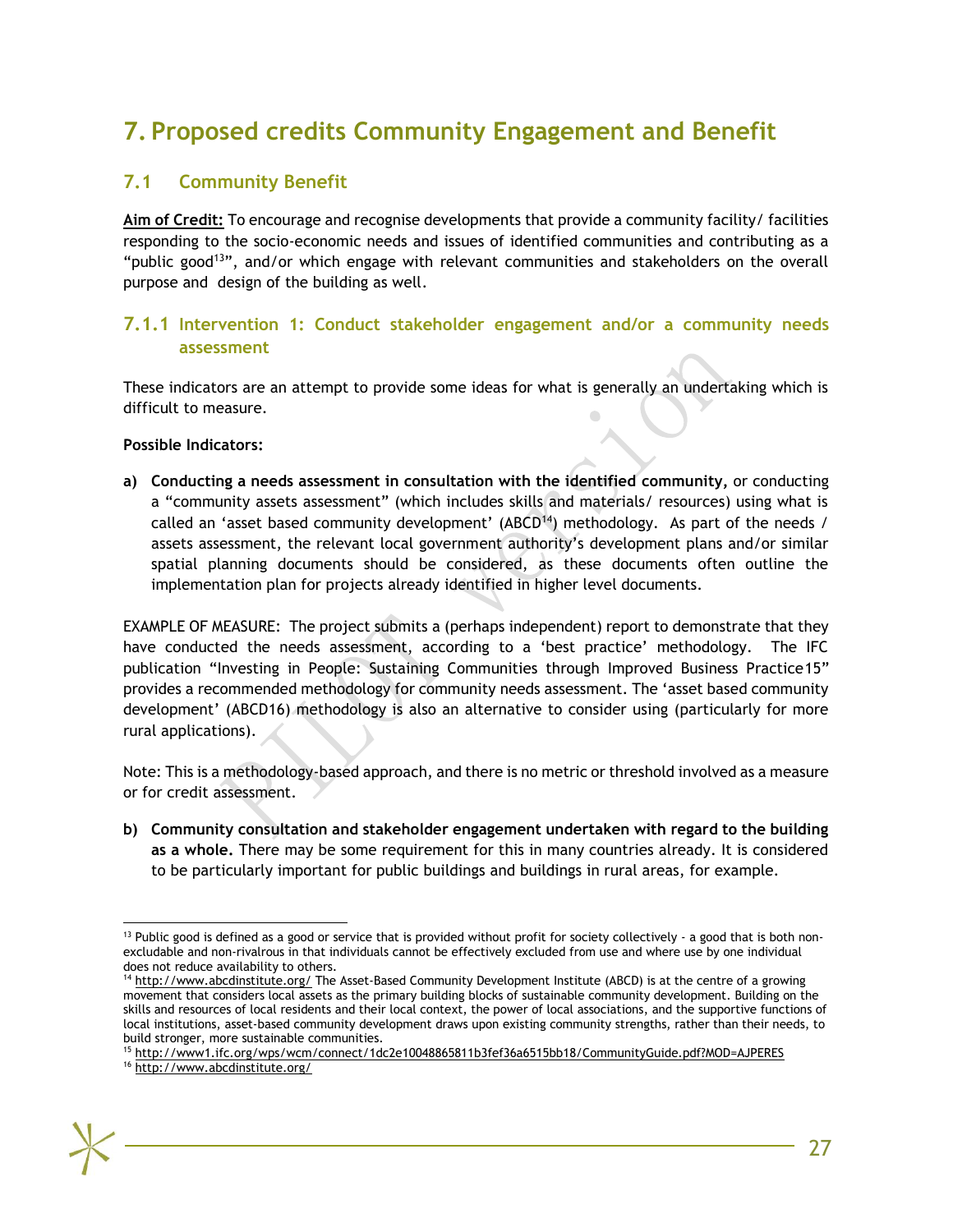EXAMPLE OF MEASURE: Stakeholder consultation conducted according to the principles of the International Association of Public Participation - IAP2 (See www.iap2.org)

## **7.1.2 Intervention 2: Provide a community facility/ facilities - based on the outcome of stakeholder engagement and/or needs assessment**

#### **Potential Indicators:**

- **a) The design and construction of community facilities** based on the outcome of the abovementioned assessment methods, using any one or more of the following options, from (i) through to (iv):
	- **i) Space for a facility inside the building**, with floor space for this allocated as a percentage of the total occupied space of the building<sup>17</sup>.

EXAMPLE OF MEASURE: The facility must occupy a minimum floor space in the building of at least 0.5% (or 50m² whichever is the greater) of the total occupied space.

As an alternative measure, it has been suggested that in some cases the cost of the facility as a percentage of the total project value could be used as opposed to percentage size of facility, as some high-technology or purpose-built facilities may be small in size but have a high cost.

#### **b) Space for a facility on the site, but outside of or separate from the main building**

(E.g. outdoor facility) that will be available to the public on completion of construction;

EXAMPLE OF MEASURE: On-site facilities could include something like a playground area, open landscaped area for active play (minimum area 200m<sup>2</sup>), outdoor gym / exercise, community market, recycling depot, open piazza or community food garden of at lea at least 5% (or 50m<sup>2</sup> whichever is the greater) of the land parcel size.

**c) A multi-purpose facility inside the building** that allows part-time use of the space for public benefit/ purposes e.g. an auditorium which can be used as a training venue in the evenings.

EXAMPLE OF MEASURE: The facility must occupy a minimum floor space in the building of at least 0.5% (or 50m² whichever is the greater) of the total occupied space.

**d) A facility built in the identified community** that will be available to the public on completion of construction.

EXAMPLE OF MEASURE: The facility must occupy a minimum floor space of at least 0.5% (or 100 $m<sup>2</sup>$ whichever is the greater) of the total occupied space of the building. The facility must be designed by the project design team, and it must be part of the main project cost.

l <sup>17</sup> Example derived from the Sustainable Building Assessment Tool (SBAT) methodology which has been developed by the Council for Scientific and Industrial Research (CSIR) in South Africa.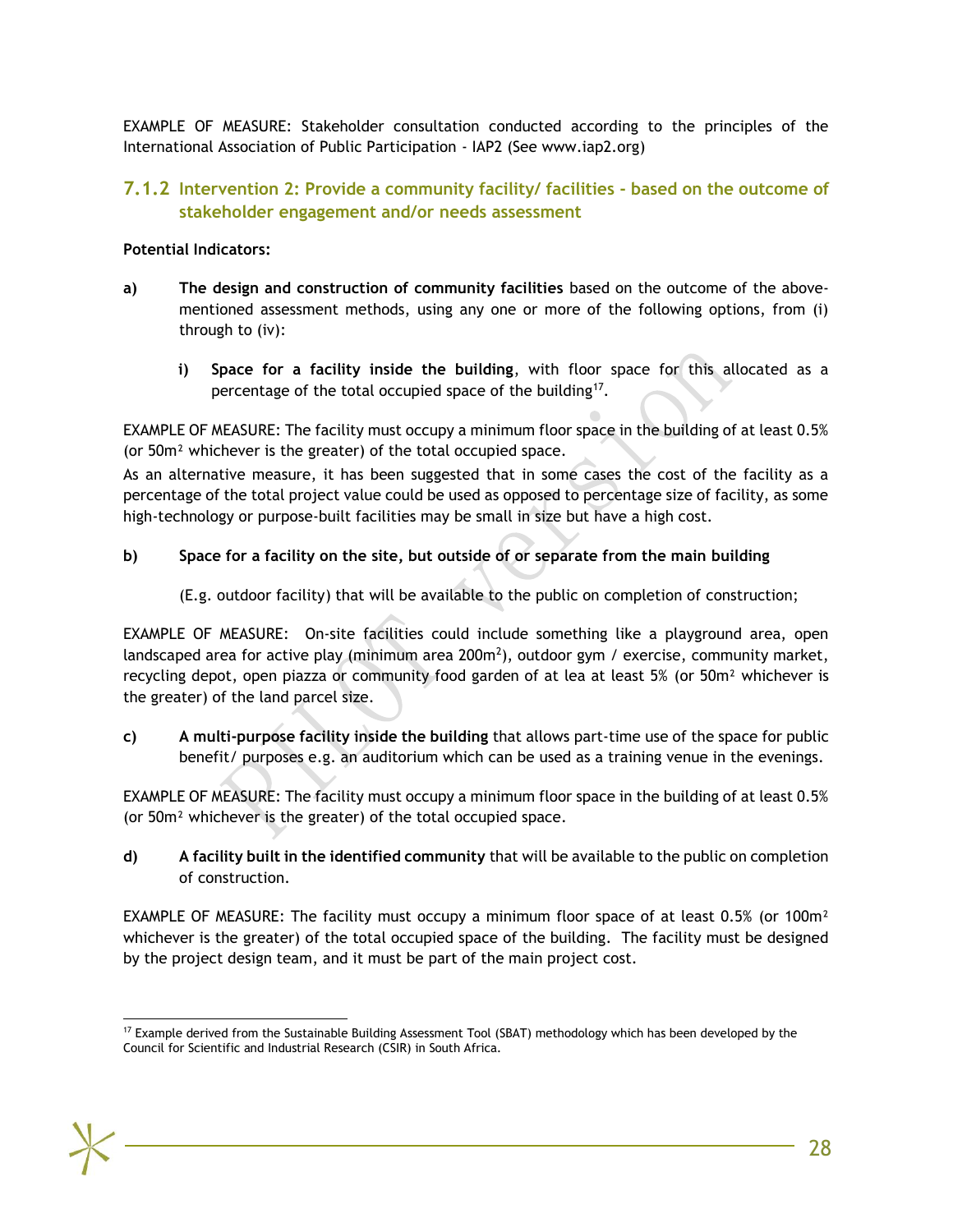# **7.2 Background**

<span id="page-30-0"></span>Community engagement and benefit is increasingly promoted in developing countries<sup>18</sup>. Depending on the nature of the project, this could mean residential communities in and around the building, and/or it could also mean other stakeholder groups e.g. types of people who will be using the building, including low-income earners like cleaning, security and catering staff who do not live there but commute there daily. Currently for measurement/ assessment, the most strenuous standards to meet are the World Bank/ IFC requirements for documentation as proof of good faith negotiation with indigenous peoples and communities for maximum beneficiation.

This theme has been included because of a history of previous poor engagement with communities and stakeholder groups, often leading to fewer benefits received from projects. In recent years, community engagement has emerged as an important dimension in social beneficiation planning and decision-making within a targeted community beneficiation programme. Understanding the value of community / stakeholder engagement and structure in planning and decision-making within local communities and the broader community system is a critical component of project planning and construction.

**Community benefit** will include programmes, physical facilities or activities that provide opportunity and/or promote community benefit as a response to community needs. It includes mainly interventions which:

- Respond to needs of the community (as defined in consultation with the community), focusing on marginalised sectors of the population such as persons living in poverty;
- Provide physical infrastructure or facilities which can be used for public or social benefit of the community.

l <sup>18</sup> As reflected in publications such as the IFC Policy and Performance Standards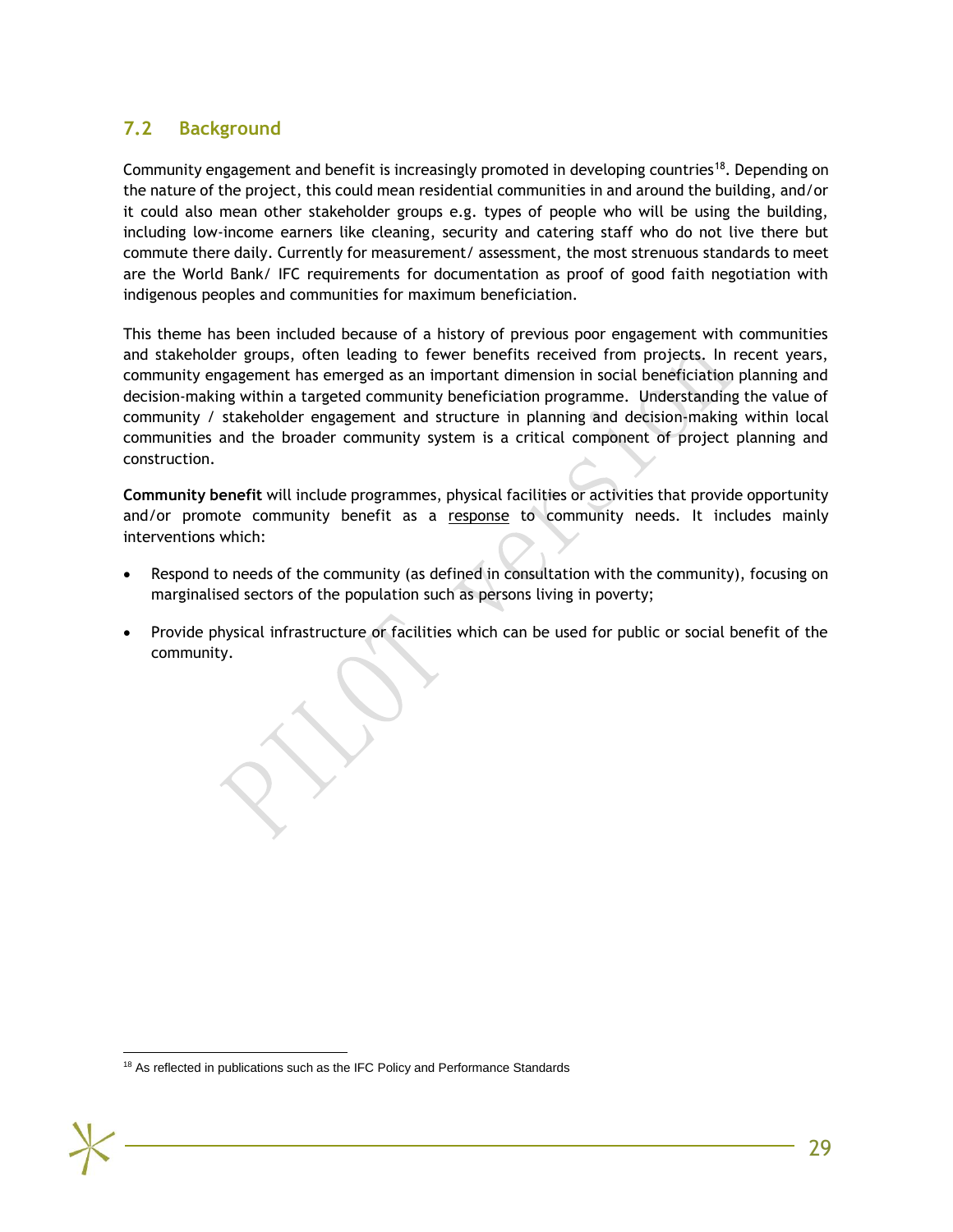# **8. Rewarding innovation**

<span id="page-31-0"></span>Many green building rating tools include an innovation section which rewards projects which go beyond the specified credits in some way e.g. by exceeding standards significantly, creating new products or methods, or by implementing something different which still achieves the intended overall purpose or intention.

Items which might qualify for innovation points/ credits are sure to be of a very diverse nature across the world. The following are just a few examples to illustrate what's possible.

Possible Indicators**:**

a) **Improve the primary health of construction workers**.

EXAMPLE OF MEASURE: A primary health programme for construction site employees has been implemented as follows:

- $\circ$  Conducting full medical screening tests for all construction-related employees, including Sub-Contractors employees, at least once per annum or once during the construction phase at the beginning of the project (whichever is the shorter time period);
- $\circ$  Conducting a basic health awareness programme for construction-related employees addressing the top few priority health issues identified in the screening tests above e.g. HIV/AIDS, Tuberculosis and drug and alcohol abuse or malaria, depending on the project;
- $\circ$  The expenditure on this primary health programme must be for a minimum amount of \$50 (or other more relevant amount) per unskilled, semi-skilled or skilled employee involved in construction.
- b) **Inclusion of public art produced by local artist/s**, for inside or on the building, or on the site with public access or within public sight. This provides an economic opportunity for the local artists and related suppliers/ service providers which design, produce and install the art works – most of whom are likely to be small enterprises. It is also a concrete (albeit relatively small) way of promoting the visual expression of local culture. (Although issues of 'cultural expression' have not been identified as a priority for addressing developing country needs, and are not directly covered in the above 5 themes, some countries may wish to include them.)

Opportunities would include: sculptures; murals; tapestries, other art pieces e.g. paintings hung on walls; street or internal furniture; signage and surface textures.

**EXAMPLE OF MEASURE:** 1% of construction cost must be invested in public art or urban fabric upgrade, and all road noise walls must incorporate urban art. (This comes from some Australian local authorities which have included this in regulations.)

c) **Projects that go to substantial lengths to procure services from small businesses and encourage local manufacture**. For example, setting up a small enterprise/s to produce building blocks, or setting up nursery for plants – either on site or in the area. Or procuring from a local supplier which is manufacturing a product which was previously imported.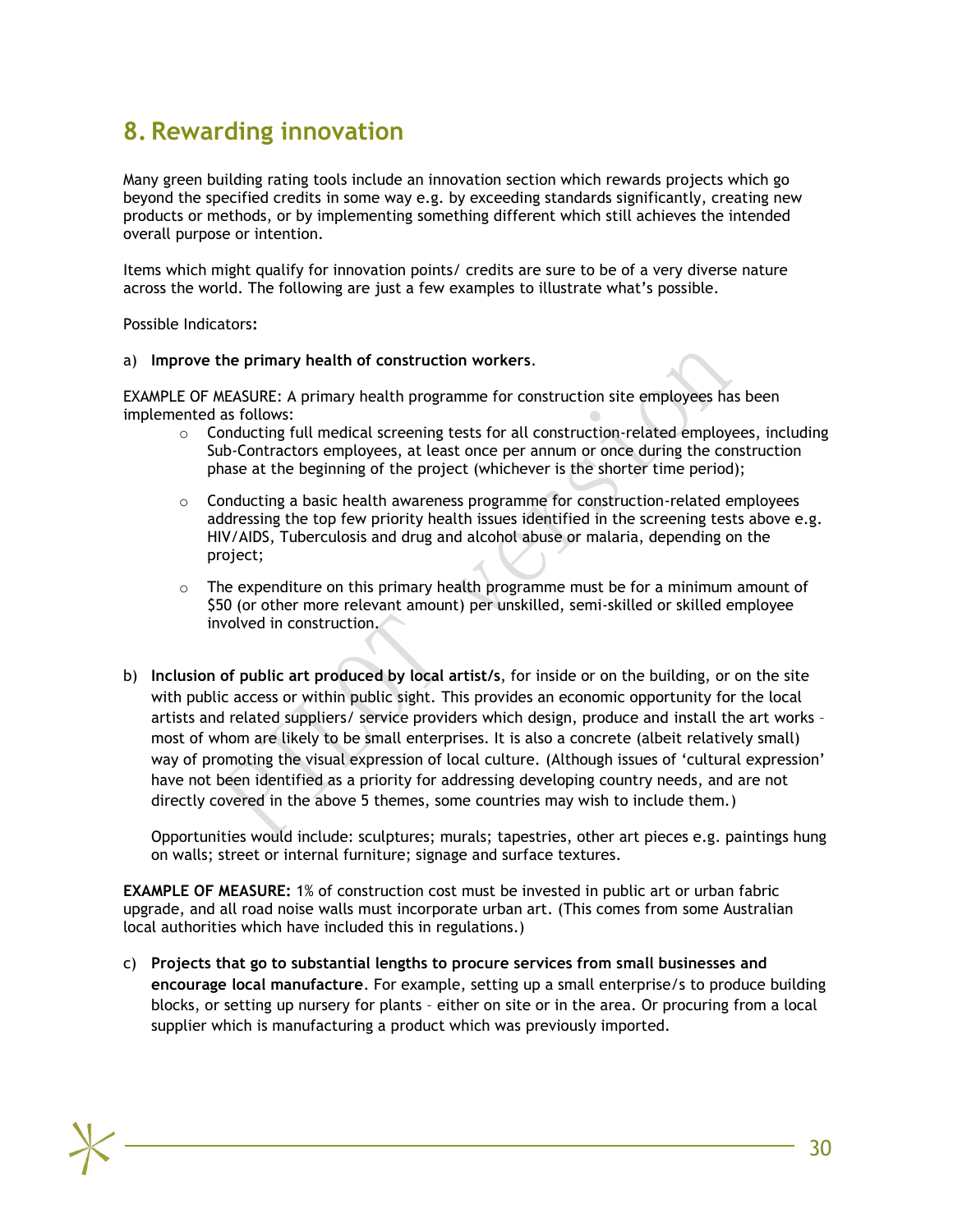d) **Significantly higher achievement than the benchmark for skills training,** and perhaps taking this further in terms of commitment to permanent employment opportunities for some of the trained (local) people.

 $\bullet$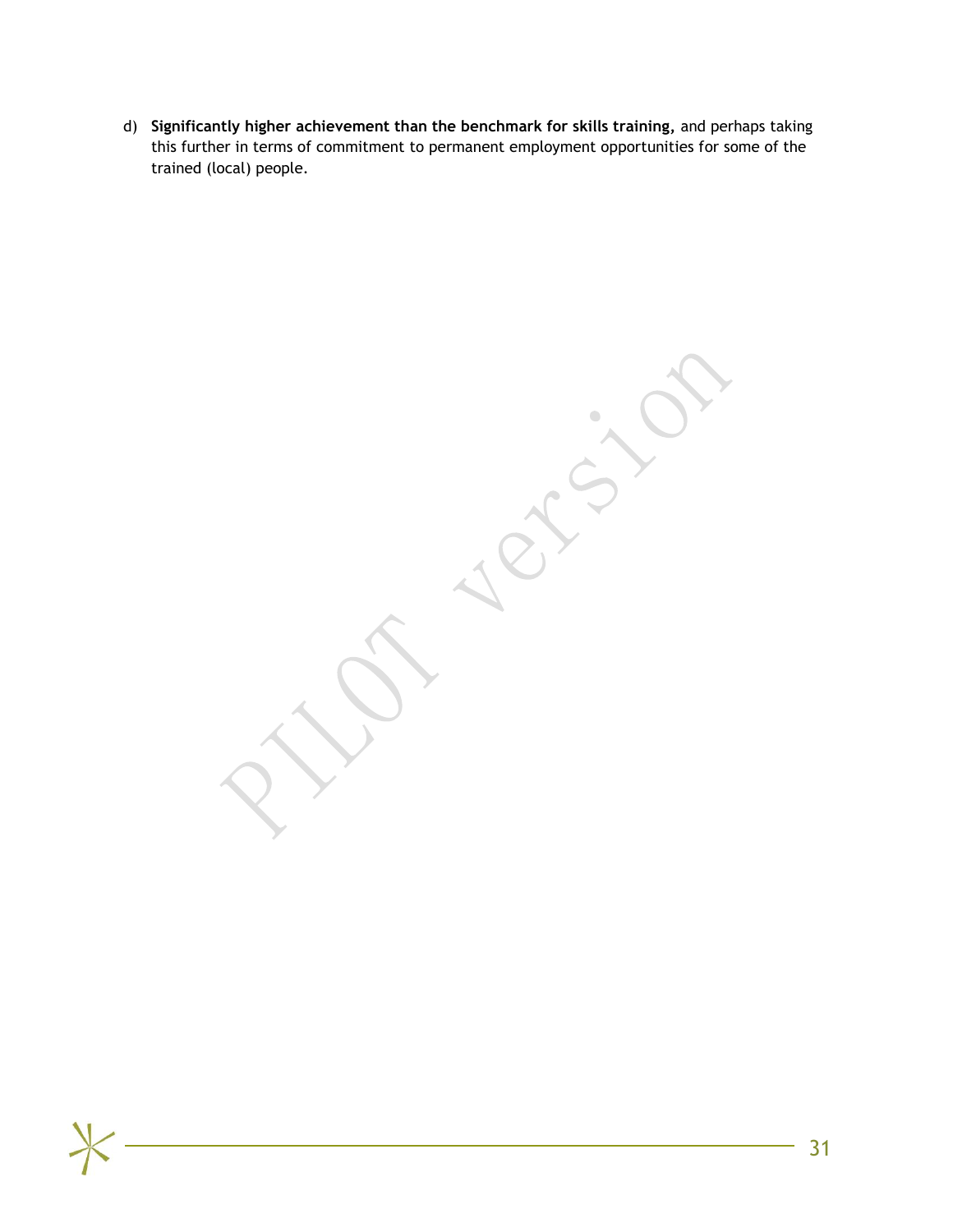# **9. Recommendation for use, next steps and conclusion**

<span id="page-33-0"></span>This Framework document has been compiled as a resource, reference and guide for Green Building Councils which operate rating/ certification systems and tools in developing countries and would like to actively and directly link their green building tools to addressing development priorities and improving socio-economic conditions. Green Building Councils are invited and encouraged to use this Framework as a starting point for integrating socio-economic impacts into their own green building rating systems and tools.

For those countries which are interested, the suggested next steps are:

- **Apply this Framework to your country context**. Consult with relevant advisors and stakeholders to ensure that it addresses priorities and that the credits apply to the local conditions, culture, policy and legislation.
- **Take these credit and indicators ideas further.** Produce indicators and benchmarks which best suit local contexts, and see where they apply to design and construction ('as built') stages.
- **Decide on how these issues can best be added.** In some cases it will be possible for socioeconomic issues to be completely integrated within the rating system or tools, such as producing a new category within the tool. In other cases it would be best to have them as a separate but linked set of additional credits, possibly even with different branding.
- **PILOT the product.** Test it with a range of public and private sector projects to generate rich learning about its practicality, cost-benefits of implementation and results.
- **Share feedback with WorldGBC and it members, including this International Advisory Panel**. Send a summary of the results from your test experience to WorldGBC to share with the IAP group and other interested member countries, so that they can learn from it too.

This Framework is being developed further into a full 'prototype' Socio-Economic Category to be integrated into or added to the Green Star South Africa rating system. It will be added to the existing categories of the existing tools: Office v1; Retail v1, Multi-Unit Residential v1, Public and Education v1 and Interiors PILOT. The Socio-Economic Category for Green Star will provide an illustrative set of examples of how detailed benchmarks and assessment measures have been done in one country for seven different credits.

The PILOT version of the Socio-Economic Category is set to be launched in mid-October 2013 for testing in South Africa for a year or more. The PILOT version and final Socio-Economic Category V1 will be available on the GBCSA website: [www.gbcsa.org.za.](http://www.gbcsa.org.za/)

For any queries or comments, please contact [greenstarsa@gbcsa.org.za](mailto:greenstarsa@gbcsa.org.za)